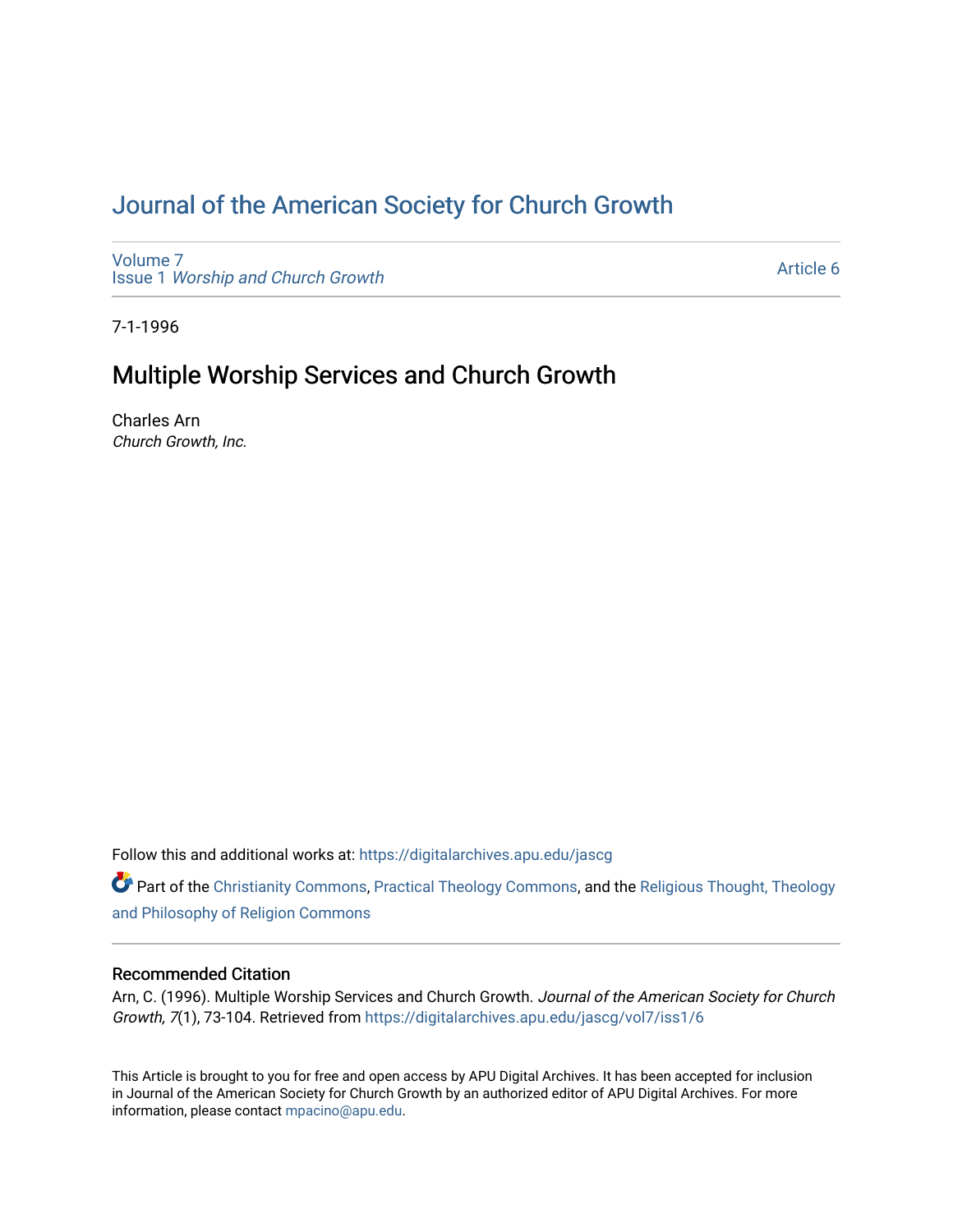#### Charles Arn

Approximately half of the 355,000 Protestant churches in the U.S. and Canada should consider adding a new style worship service to their weekly schedule of activities, regardless of the number of services they present offer. Of the churches that do begin a new service, eight out of ten will experience a measurable increase in 1) total worship attendance, 2) total giving, and 3) number of Christian conversions.

My study on the dynamics of adding a new worship service, and its subsequent affect on church growth, grows from a fiveyear research project with Church Growth, Inc. (Monrovia, CA). During this time we 1) researched established churches that have successfully—and some unsuccessfully—attempted to add a new style service, 2) identified "common denominators" of the successful models, and 3) worked with several hundred volunteer churches of different sizes, locations, and denominations, to test the steps of adding a new service. The result of this research is a considerable body of evidence and experience on how churches can successfully begin a new style service, which will be published by Baker Books under the working title of Seven Steps to a New Service).

So, how can a church determine if it is one of the 177,000 churches that should be planning an additional service in the coming year?

#### Churches That Should Not Add A New Service

It is actually easier to tell whether a church is not one of those that should add a new service. Here are four situations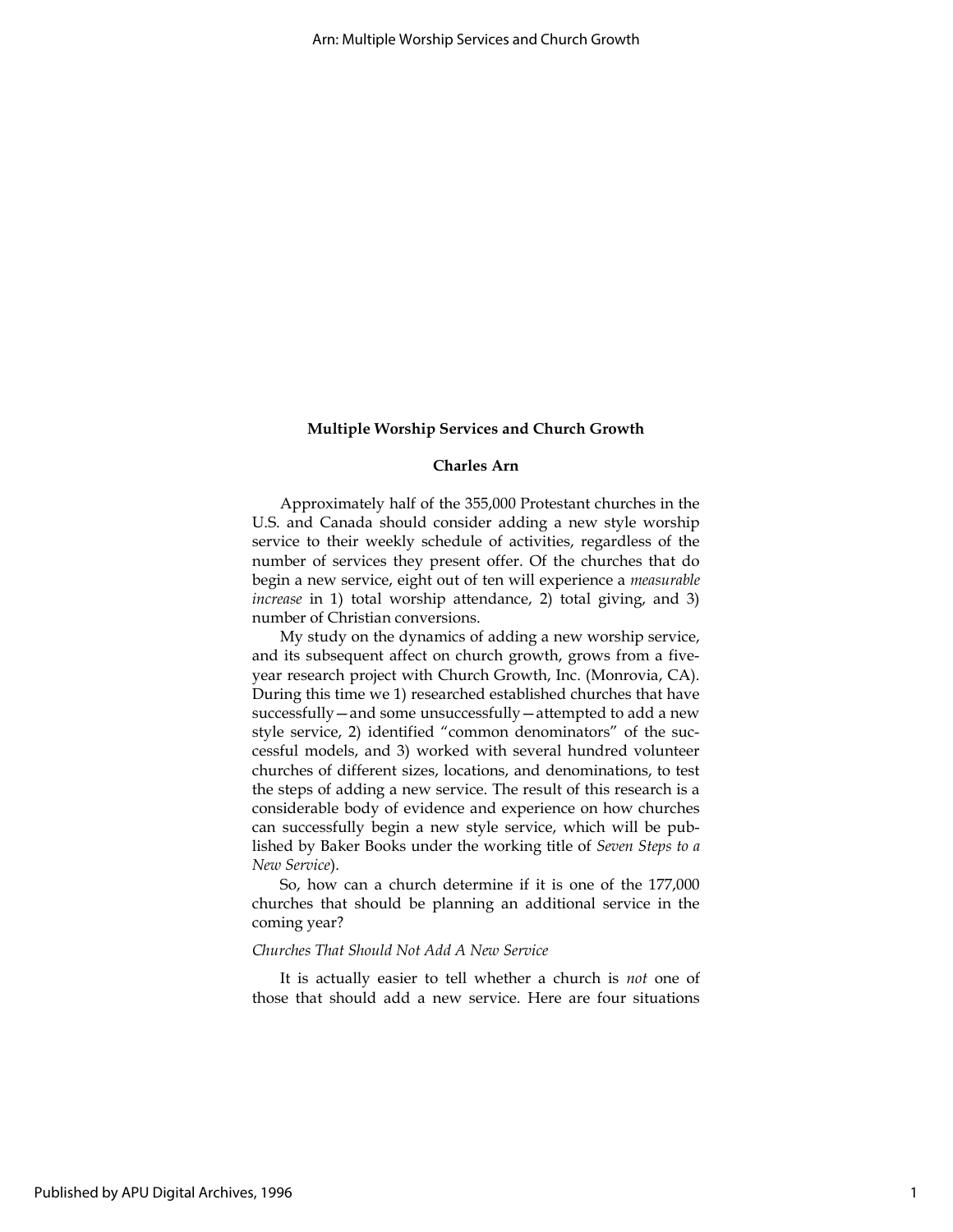which describe approximately half of the churches in North America. If a church is in one of these situations, I believe it would do well to focus on other strategies of church growth rather than adding a new service . . .

#### Churches Should Not Add An Additional Worship Service If . . .

1. "Community" is the highest priority of the church. The most frequent comment a pastor will hear if the church currently has one worship service and begins planning a second is: "we won't know each other" and/or "we will become two churches."

Do you know what? They're right!

Churches that add a new and different style service to their weekly program do find that attendees gravitate toward one group or the other, and infrequently interact with those in the other service. Churches that decide to move ahead with a new service must conclude that "becoming two churches" is not necessarily bad.

If church leaders and/or members, however, are first and foremost committed to preserving "one happy family," an attempt to begin a new service will be frustrating and probably fail. The new service will be perceived as counter-productive to congregational unity and will be stone-walled by those who see it as a threat to community.

2. Correct theology is the highest priority for the church. Congregations and denominations that have split away from a more liberal church or denomination in the past 50 - 75 years often have greater difficulty adding a new style service. Even churches without such a background, but ones that emphasize correct doctrine and interpretation of Scripture as the distinctive of their existence, encounter difficulty adding a new style service. "Contemporary" is equivalent to compromise. "Contemporary Christian music" is an oxymoron. A "true church," these folks believe, could not possibly look so much like the world.

If such an attitude permeates a church's membership, a new service will cause a church split! Supporters of the "worldly" service will be seen as agents of disruption bringing the carnality of the world inside the walls of the church. Of course, those observations are accurate to a certain extent. A new service very well may bring the world inside the walls of the church. To some that is the greatest of success, for it is what Christ calls the church to do. But to others it is the greatest of sins.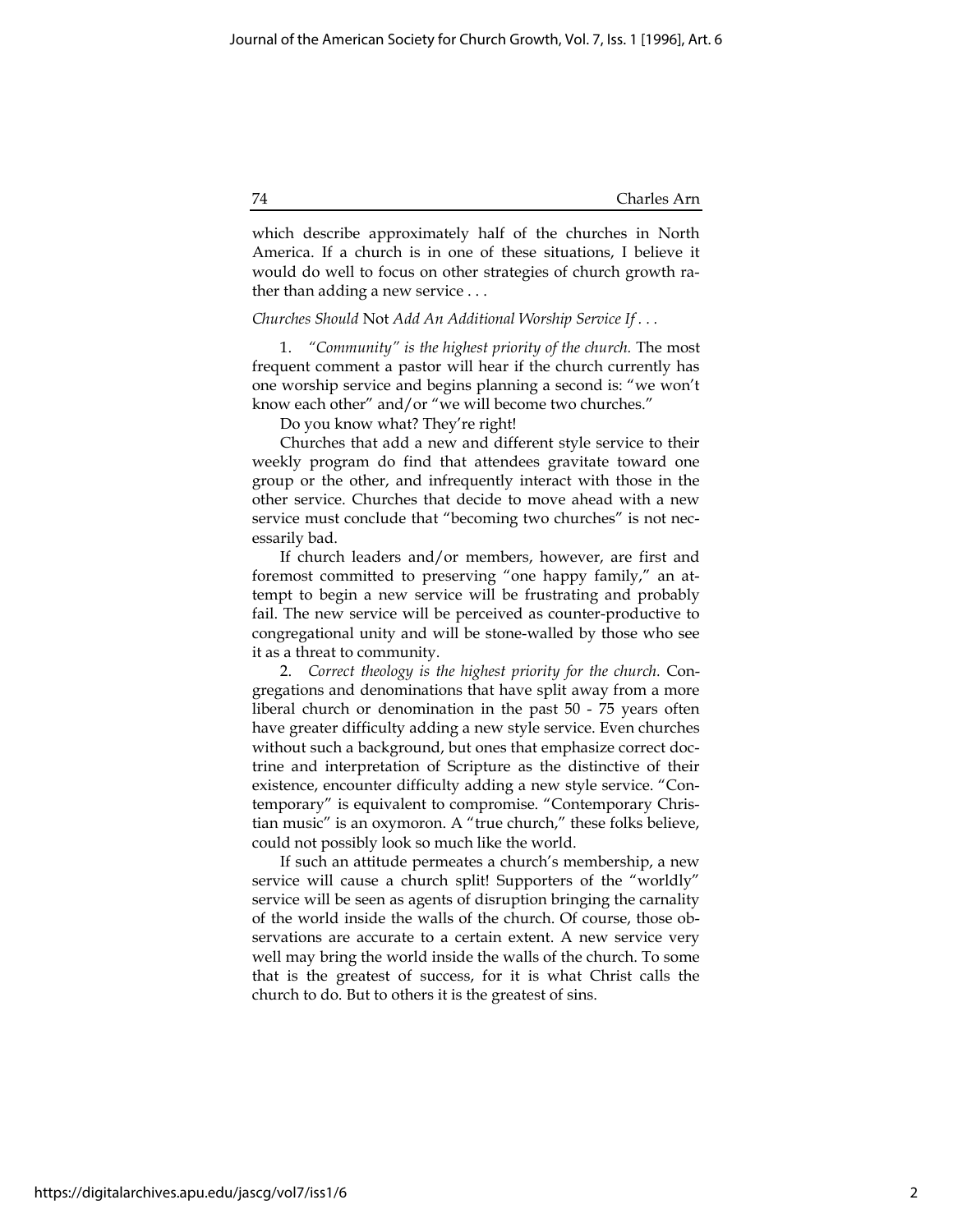3. Survival is the highest priority for the church. Every year 3,000 to 5,000 churches close their doors for the last time. Most of these churches spent great time and effort in the years preceding that final day trying to avoid such fate. Many other churches are in the final years of their life. Their attention, energy, pastoral focus, and member recruitment were intended to simply keep the doors open.

Preoccupation with avoiding death creates a self-fulfilling prophecy. Such churches invariably die, if not through formal dissolution, then through a degenerative slide into spiritual impotence. If a church is more concerned with avoiding death than pursuing life, adding a new service will fail.

4. The senior pastor intends to leave in the coming year. The pastor is one of the most important factors in adding a new service. We have found that, if all other things are equal, when the pastor is actively supporting a new service, the chances of success are approximately 80%. Without his/her support, the chances drop to under 20%. But when the pastor leaves in the midst of such planning, the likelihood of a successful new service being realized drops to under 5%. A pastor's exit in the midst of any major initiative, such as adding a new service, has the same effect as a general deserting his troops in the height battle. No pastor should leave such a situation with a clear conscience.

Based on my personal experience, research, and involvement in the church growth movement during the past 21 years, I believe it is a fair projection to suggest that approximately 50% of the congregations in North America fall into one of the above categories. (My assessment is that approximately 15% of churches fit in the first category, 10% fit into the second, 5% in the third, and 20% in the fourth.) If your church or a church you are consulting with is in one or more of these four categories, there are strategies and resources which will help. But starting a new service is probably not one of them.

However, the 50% of churches that do not fall into one of these categories have a great opportunity to broaden the scope and impact of their ministry—and the Kingdom of God through the addition of a new style service!

#### Good Excuses ... But Not Good Reasons

Some churches will say, "Yes, but our situation is different. We can't start a new service because ..."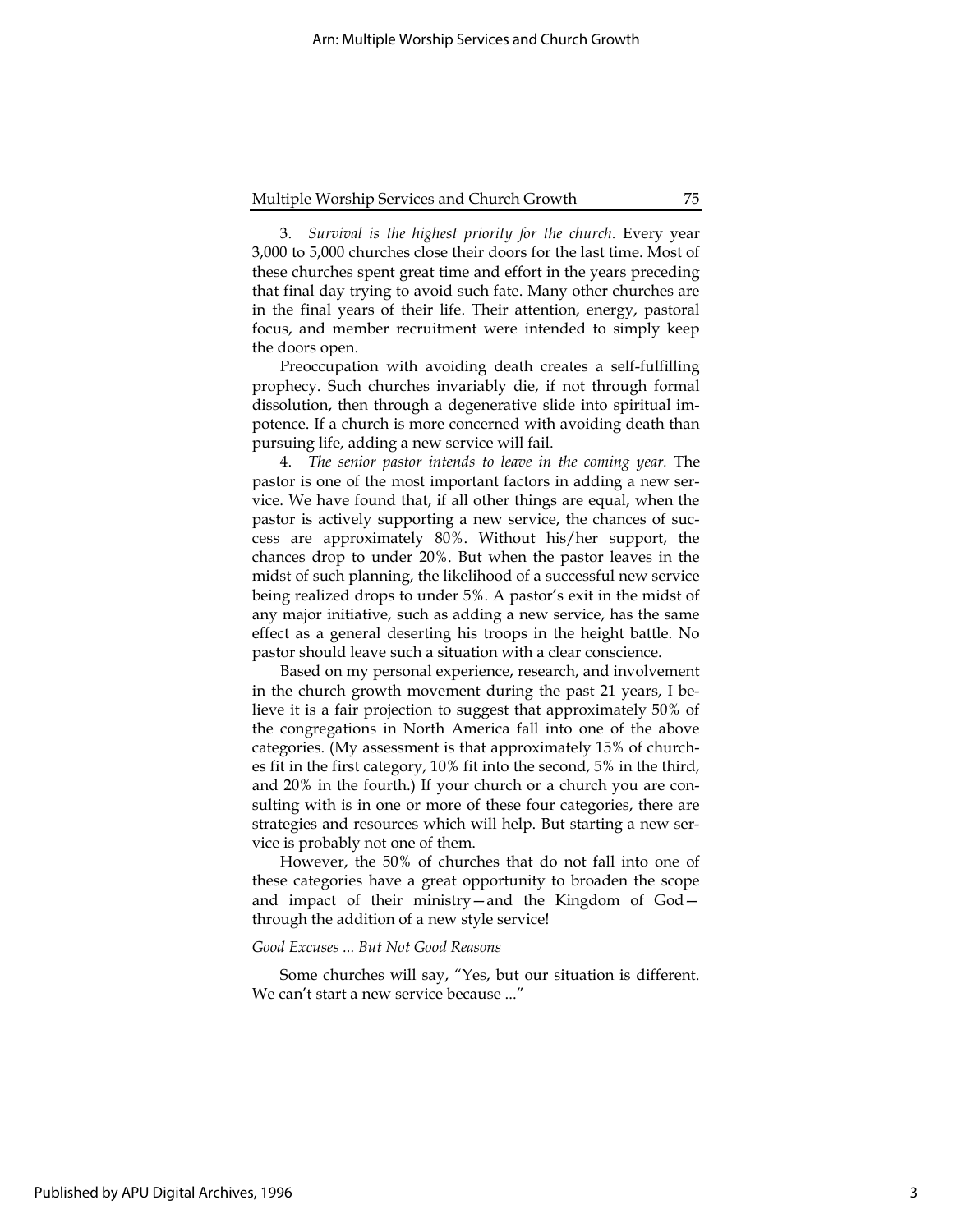Indeed, they may have a legitimate reason for not planning a new style service in the coming year. But based on our research and experience, none of the following qualify as legitimate reasons . . .

1. "We're not big enough to begin a new service." We have found that the minimum number in an existing church service in order to successfully begin a new service, is approximately 40 people. If a church has had less than 40 in attendance for the past three years, and the vision for the church is greater than 40, they should start a new service but they should put their old service out of its misery! The church probably has inadequate resources to do both. If a church has more than 40 people in its present service, it has enough to begin a new service.

2. "We're not growing." The growth pattern of the existing service(s) is basically irrelevant to starting a new service. In fact, if there is any relationship at all, it is inverse: the more rapidly a church is declining, the more immediately it should move to begin a new service. Doing more of what it has been doing will simply get a church more of what it has been getting. The sooner a church begins planning a new service, the more likely it can expect things to turn around.

3. "Our sanctuary isn't full in the present service(s)." The thought process of some people goes something like this: "Our present service/s isn't full. If people wanted to come to our church, they could attend the one/s we have ... a new service will negatively impact our existing service." In fact, there is a relationship between a church's sanctuary capacity, its present attendance, and a new service. But it is not what most members think. The relationship looks like this:

- If attendance in the present service averages less than 20% of sanctuary capacity (and has for the past 2 or more years), the church needs a new service as soon as possible. The likelihood of the present service growing is minimal, and the new service is the church's primary hope for survival.
- If current attendance averages 20 40% of sanctuary capacity, a new service still has a better chance to grow than the existing service/s.
- If attendance averages 40 60% of sanctuary capacity, a new style service will not significantly reduce the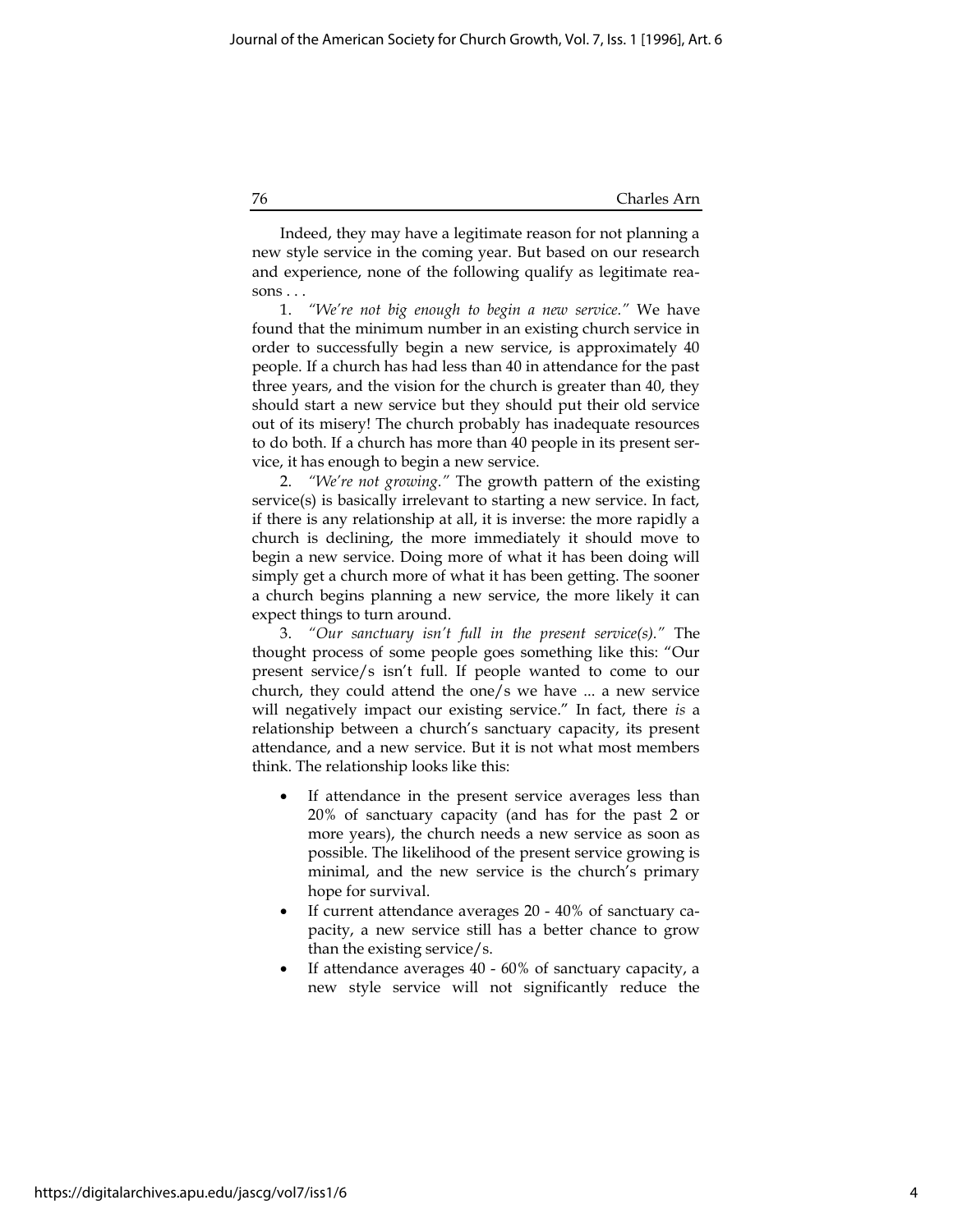growth potential of the present service, but it will have some impact.

- If the sanctuary is at 60 80% capacity, it is at this point where the church faces the most challenging situation. Because, there is a better than even chance that the new service will, in fact, take enough people away from the present service and drop it into the 40 - 60% range which is a capacity less conducive for growth than 60 - 80%. The key question in this case is whether attendance has been *growing* during the past two years. If attendance has been growing at 10+% per year or more, the church should set a date for a new service 1 - 1 1/2 years away, and allow the present growth pattern to continue. If attendance has been plateaued for the past 2+ years, the church should begin planning for a new service if it desires total attendance to grow beyond its present levels.
- If a church's present service regularly fills the sanctuary to 80+% of capacity the church's immediate step should be to add another identical service. The "saturation point" of most sanctuaries is reached when it averages 80 - 85% of total capacity for more than four months. If a sanctuary holds 300 people and it is averaging 250, that church is full ... and won't grow beyond its present size.

The following graph summarizes the likelihood of a new service *negatively* influencing the growth potential of an existing service/s, related to sanctuary capacity:



Published by APU Digital Archives, 1996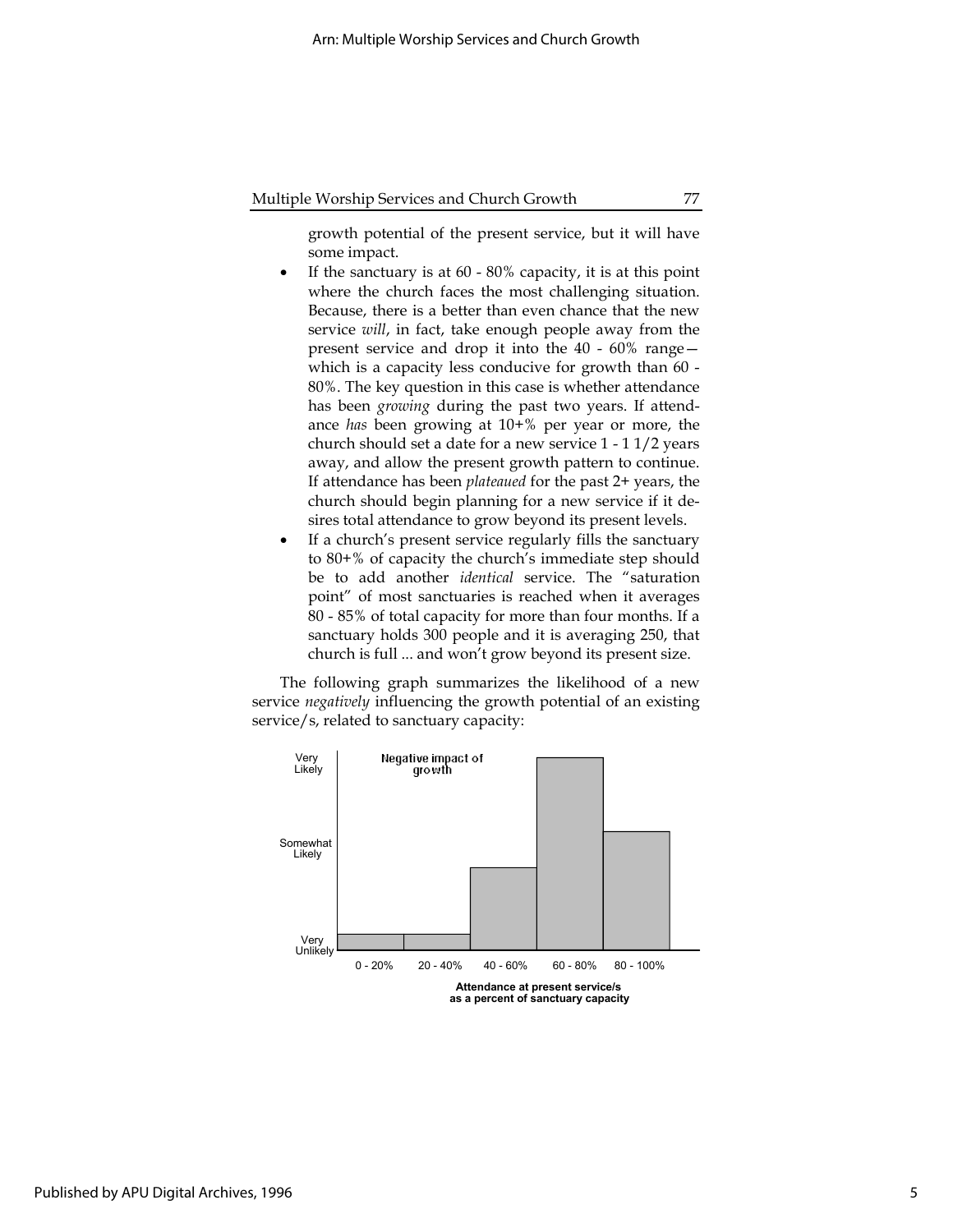When you calculate sanctuary capacity, by the way, don't use figures from when the building was constructed. If a church has pews, its capacity has declined if the building was constructed over 20 years ago ... even if the number of pews has not changed! Architects and church planners used to calculate an 8' pew to seat five people. Today that same pew will comfortably seat three. A generation ago people were comfortable with 20" of space. Today the comfort zone is 30 - 36."

4. "We don't have enough personnel." A new service will indeed require more people. A contemporary service, for example, requires three to four times the amount of preparation as worship planners generally spend on a traditional service. But staffing a new service requires fewer human resources than one might imagine, and usually less than a traditional service when the choir is included. Carl George has written, "I propose that the missing ingredient in developing multiple worship services is ... the lack of vision in how to raise enough lay talent to staff the additional services." Rather than lack of people, I have found that lack of pastoral willingness to reallocate time, is a greater obstacle for a new service.

5. "Our theology does not allow for a different style." I was recently discouraged by a conversation with an Episcopalian priest on the topic of new style services. We were discussing the difference between "forms" of worship and "essence" of worship. He surprised me with a statement about many churches in his denomination by saying, "for us, our form is our essence." How sad.

It is critical for a church to struggle with the difference between its "forms" and its "essence" ... its styles and its substance ... its negotiables and its non-negotiables. One can observe religious groups in our own country's history who have allowed their forms to become their essence. The Shakers, for example, who are nearly extinct because of their uncompromising religious rituals; or the Amish, who survive only on limited biological growth.

6. "Our church is in a bad location." Research has shown that location is not a measurable predictor of church growth. A good location does not cause growth; a bad location seldom prohibits growth. Some of the most rapidly growing churches are in economically depressed areas, or locations that require an intentional search to find the building.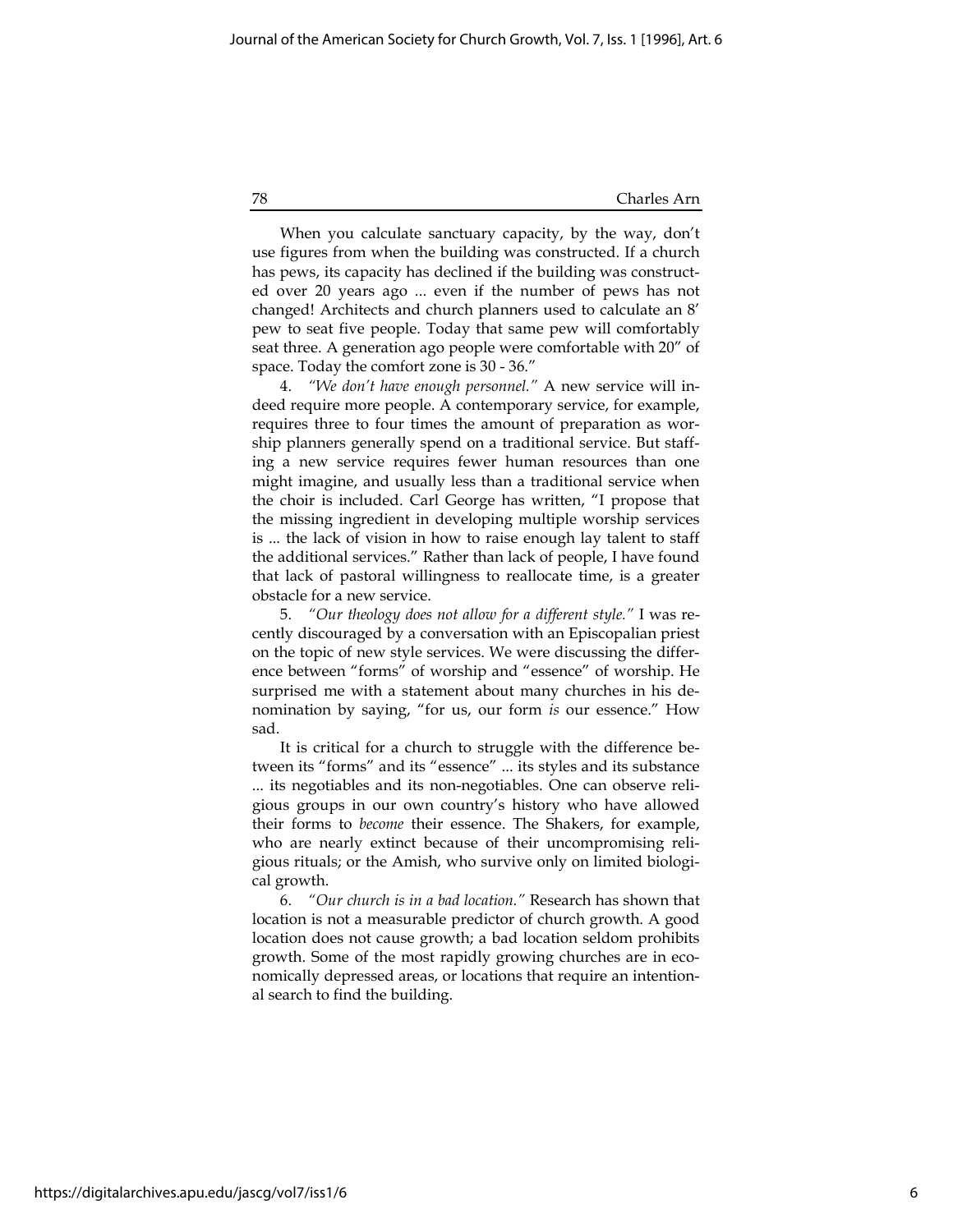Certainly there are some churches that are in the wrong place. Approximately 10% of all congregations, according to Lyle Schaller, will not grow in their present location. In many such cases the makeup of the neighborhood changed while the congregation did not. But in actuality, it is these churches, more than most, that should begin immediate plans for a new service. A new style service, targeted for the people who now surround the church is far more likely to be successful than attempting to attract neighbors to the existing service.

#### Seven Reasons To Begin A New Service

I would like to share with you seven reasons why half of all churches in the country should add a new worship service in the next 12 - 24 months. Whether they have one service, two, three or more, the reasons for—and value of—adding a new service do not change. Some in the church may resonate to one of the following reasons. Others in the same church may find a different one more compelling. In reality, a shared congregational motive for beginning a new service is not important. What is important is a shared congregational goal—namely, to begin a new style service within the next two years.

When introducing the idea of a new service to members of a church, the more reasons you present the more likely members will hear at least one that convinces them to support the idea. Any one of these reasons is an adequate motive for a new service. In concert, I believe they form an absolute mandate.

Reason #1: A new service will reach the unchurched. Of all the reasons to begin a new service, this should be the most compelling. To reach non-Christians should be cause enough to start a new service for the 152,500 churches in America that did not add a single new convert last year. And to better reach non-Christians should be cause enough for the 260,000 churches currently plateaued or declining in worship attendance.

Christ's passion for reaching lost humanity is stated frequently and emphatically throughout Scripture:

 " ... I must preach the good news of the kingdom of God to the other towns also, because that is why I was sent." Lu. 4:43

"For the Son of Man came to seek and to save what was lost." Lu. 19:10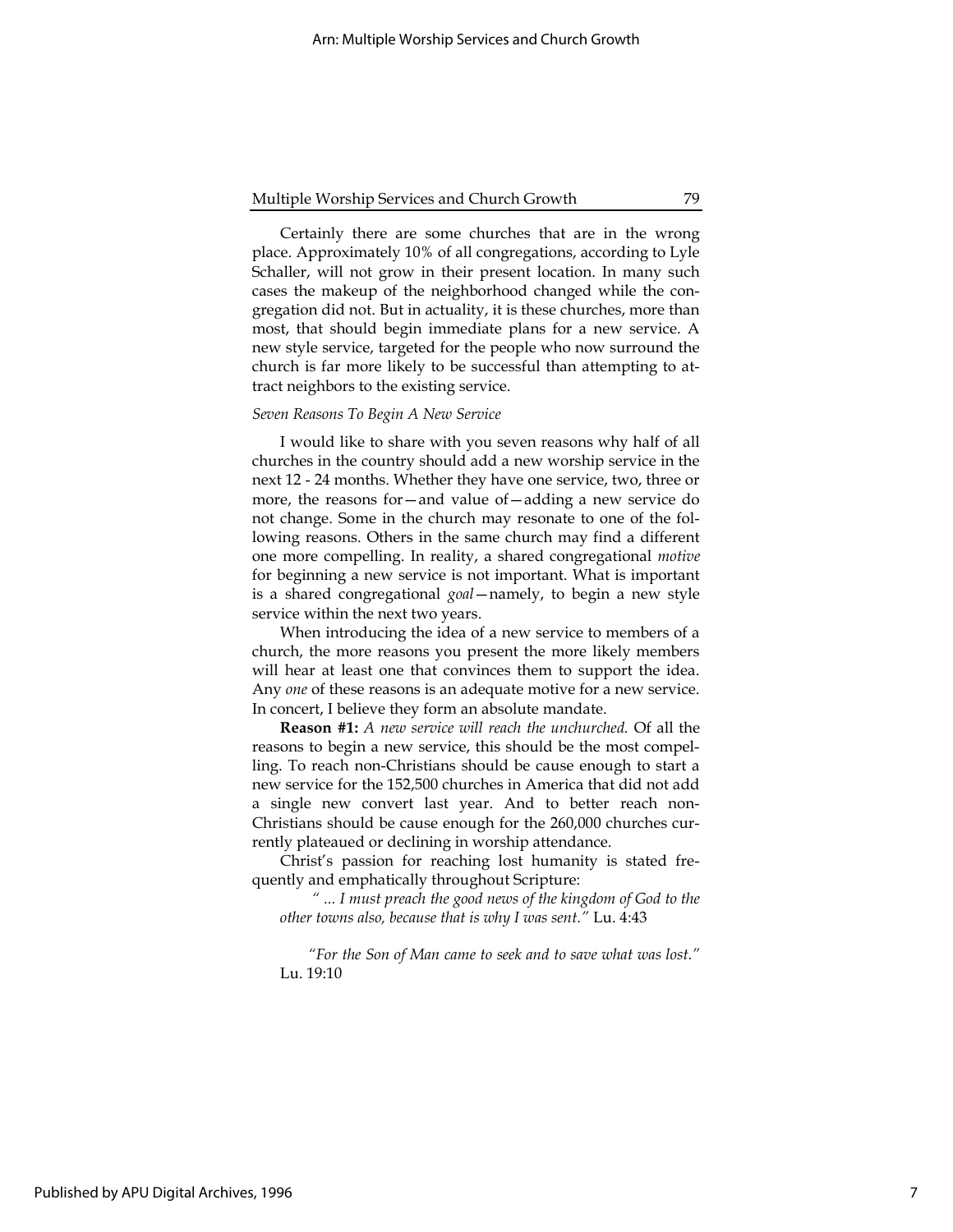"For God did not send his Son into the world to condemn the world, but to save the world through him." Jn. 3:17

" ... the Son of Man did not come to be served, but to serve, and to give his life as a ransom for many." Mt. 20:28

" ... I have come that they may have life, and have it to the full." Jn. 10:10

The first reason for starting a new style service—and by far the most important—is that a new service will increase the number of people a church will reach with the Gospel of Jesus Christ.

Why is this so?

#### A New Service Will Focus A Church's Attention on the Unchurched

Starting a new service has many similarities to starting a new church. Those who have been part of planting a new church know the strong sense of mission, group spirit, and excitement that is found in planning to reach new people with the Gospel. These dynamics also occur when a church becomes involved in starting a new service. Like a new church, a new service focuses on people not presently involved in a church. Members must ask "who the new service is for," "why are we starting a new service," and "how are these new people going to be reached." These questions—and answers—lead a church beyond its own walls to those not presently active.

A New Service Will Help A Church Repackage Its Message

Certain forms and liturgies become almost "sacred" to those who have grown up with them. For many sincere and wellmeaning folks there is only one "right" way to worship ... one "right" music to sing and play ... one "right" time and "right" day to have church. Anything other than the familiar worship patterns will never seem "right."

Starting a new style service will force a church to ask an important question: "What are our forms, and what is our essence?" Many unchurched people who are put off simply by the forms of religion are otherwise receptive to the essence of Christ and the Gospel. Starting a new service allows a church to shed cultural or sociological forms which may be keeping it from effectively reaching a new group of people.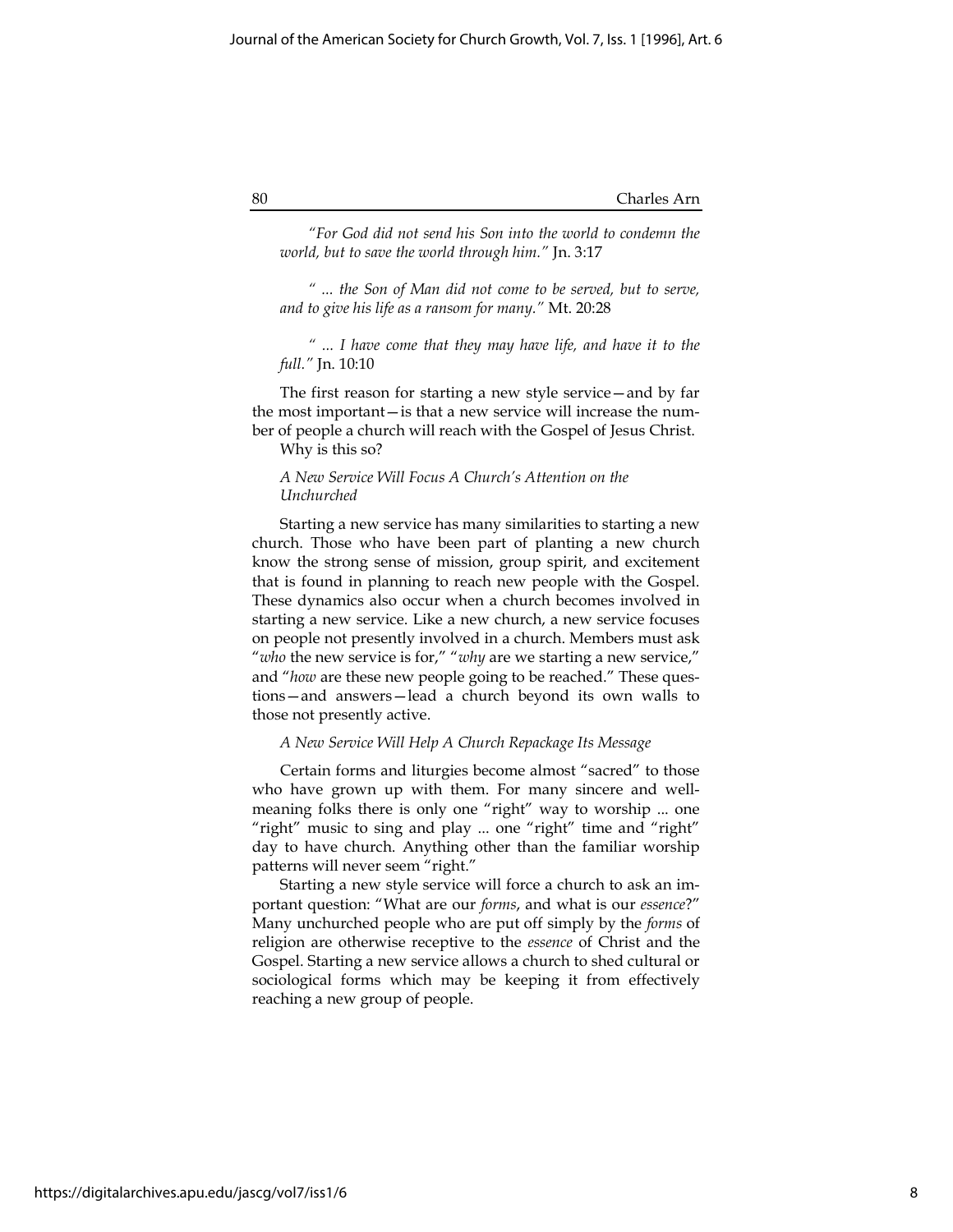#### A New Service Will Allow Members to Invite Their Friends

Research shows that the primary way churches grow is through the invitation of members to their friends and relatives. However, most members of non-growing churches do not invite anyone. Why? Because they don't believe their friends or relatives would find the service interesting or relevant. When a church offers a new service that is relevant, appropriate, and well-presented, church members show a dramatic increase in the number of invitations they extend to others.

So, summarizing the first reason for starting a new style service: churches that do so will reach more unchurched people. Unfortunately, not all people in church find this to be a compelling reason. So, let's look at a second reason . . .

Reason #2: A new service will minister to more Christians. Lyle Schaller has observed that eighty percent of the congregations that move from one worship experience to two find their overall attendance jumps by at least 10%. Whether the new service is on Saturday for the 27% of working Americans who cannot attend every Sunday ... or Thursday evening for Baby Boomers taking weekend "mini-vacations" ... whether the new service is for those who prefer contemporary music ... or parents who want to worship with their children in a family service, the more options a church provides the more people it will reach.

People today want choices; in their cars, their cereals, their detergents, their television programs. Coca Cola offers nine choices of coke. Ford offers seven lines of cars with a variety of color and interior options for each. The insight is crucial for churches in today's world of choices: offering only one service ... at one time of day ... on one day of the week ... with one style, says to the community: "this is your choice—take it or leave it." Guess which option most will choose?

But when the choice is no longer "take it" or "leave it," but "when"... "what" ... "how" ... or "where," then a church greatly increases the choices people can make. And the more choices provided for attending a worship service, the more people will say "yes" to one of them.

The importance of providing worship service choices can be graphically illustrated through the following diagrams. When a church has only one service per week, the choice of responses it is giving to people is simple: "yes to this service" or "no to this service."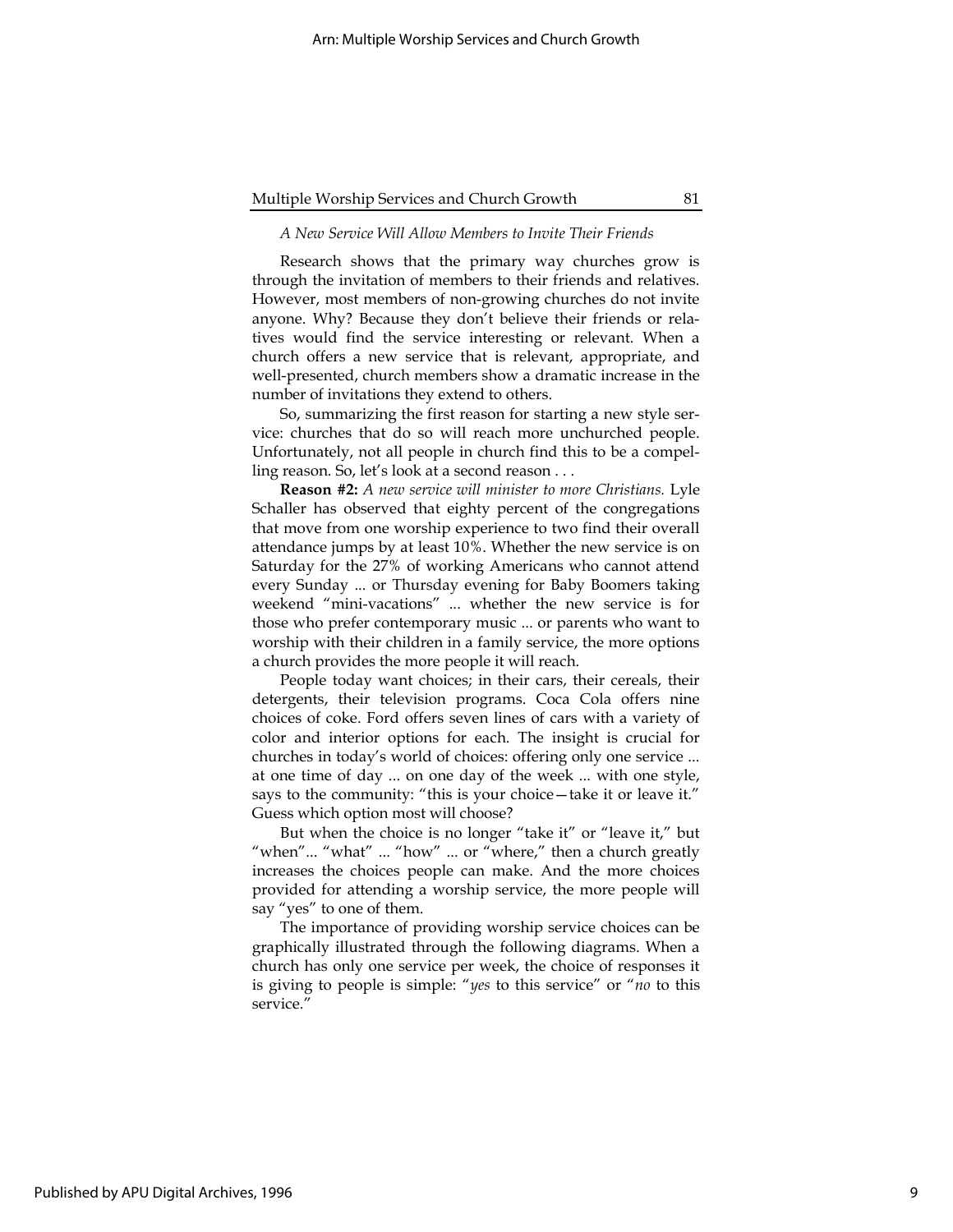

But when a church offers two services, it has doubled the number of opportunities people now have to say "YES," and increased the statistical likelihood of a positive response to one of your services from 50% to 66%.



Offer three services and a church triples the number of choices and increases the opportunities to say "YES" by 75%. This does not mean that 75% of those invited to a service will come. It means that when a church has three services it has a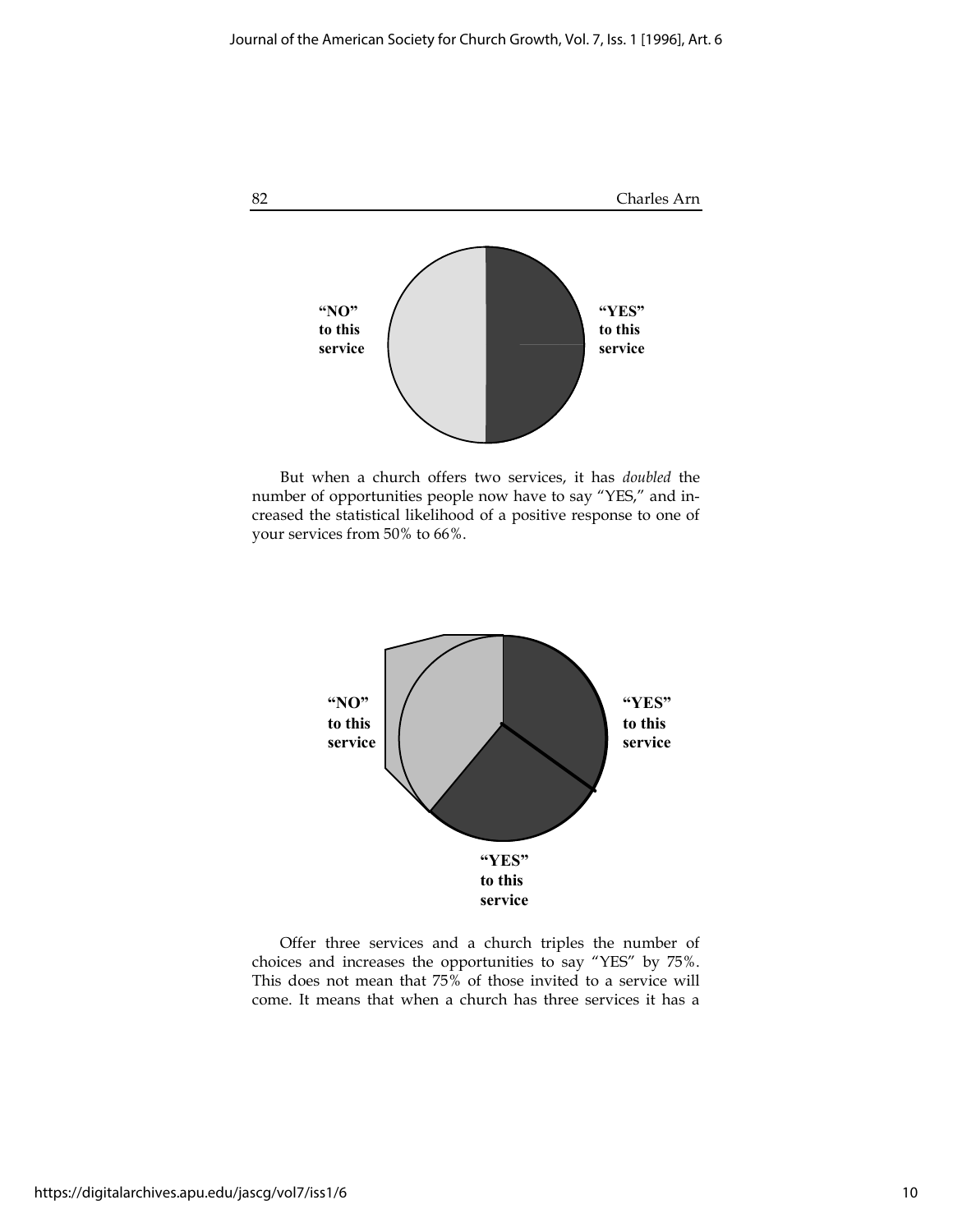75% better chance of seeing those who are invited actually attend. And the percentage increases with additional services beyond even three.



**Reason #3:** A new service will reach new kinds of people. A new style service will not only help a church reach more non-Christians (Reason #1), and help the church minister to more total numbers of people (Reason #2), it will help a church reach different kinds of people than are presently being reached.

Here's why ...

Today, the worship service is the primary "door of entrance" for people to become involved in congregational life. Visitors decide to become active in a church based primarily on their experience in and around the worship service. And, like it or not, a particular kind of service is attractive to some people, while not attractive to others. No single service can be all things to all people. Consequently, it is important for a church to ask the question: "who finds our present service attractive?"

Most church services in America are appealing to one (and generally only one) group of people. It is important for a church to consider the people to whom their existing service is most attractive; as well as the most likely target group on which to focus a new service.

Recall that one of the most important reasons for beginning a new service is to allow a church to reach a new group of people in its community. In evaluating a church's present and potential target groups, it is helpful to use three different criteria— GENERATIONAL Group, SPIRITUAL Condition, CULTURAL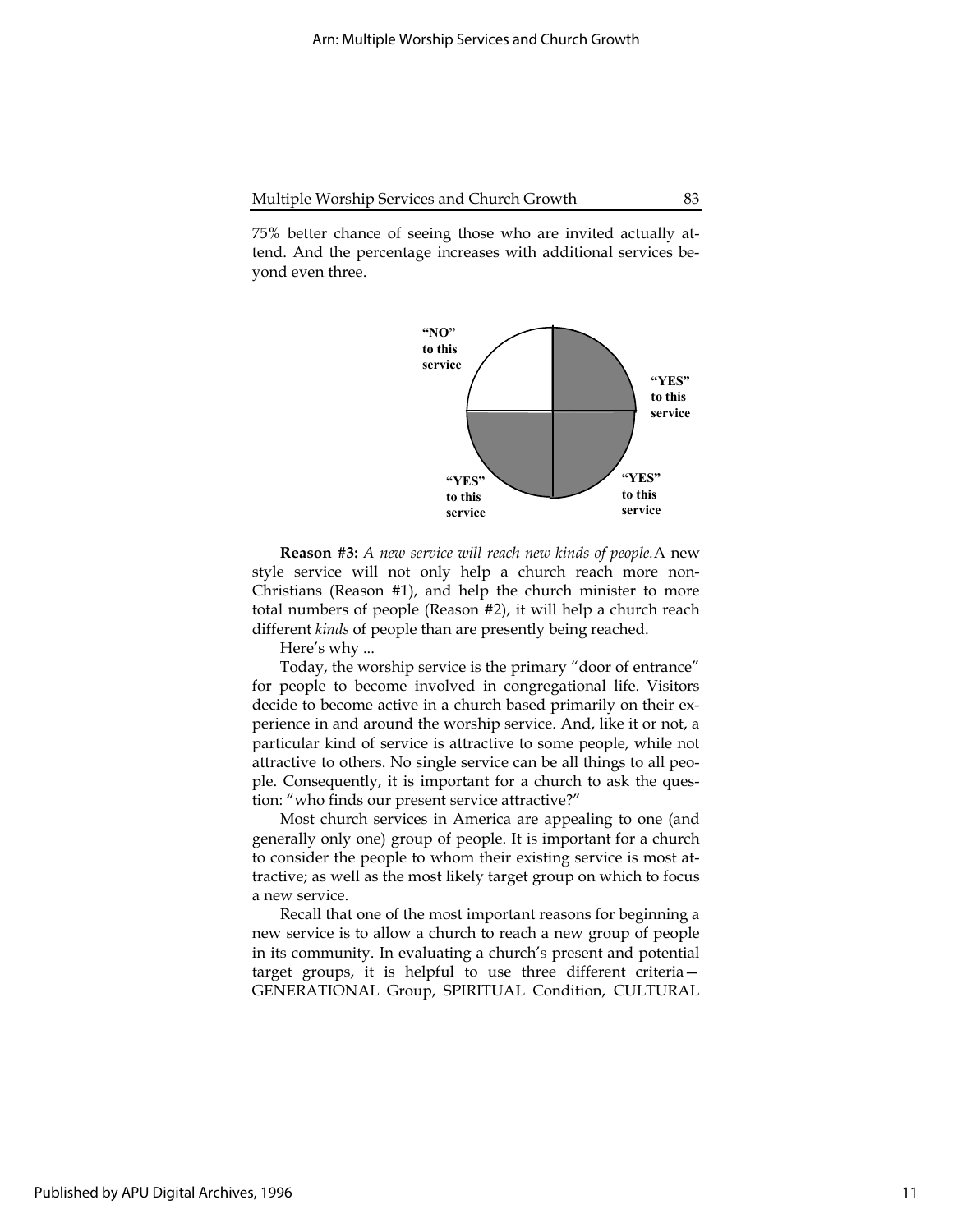#### Identity. Let's briefly consider each:

#### Generational Group

Sociologists and demographers tell us that the American population is comprised of three distinct generational groups, each with their own unique identity, behavior, and predictable characteristics: "Baby Busters," "Baby Boomers," and "Seniors."

While certainly every person is unique in his/her own respect, there is adequate research to support the thesis that persons in each of these three categories share an extraordinary number of attitudes and behavior patterns with others in that same group, which are distinctly different from those in either of the two other age cohorts.

#### Spiritual Condition

The vast majority of church services in America today are focused on Christians. While an increasing number of churches are trying to be "seeker friendly," and some churches still include invitations to accept Christ, in reality pastors and service planners assume a predominantly Christian audience. And their assumptions are correct.

The term "Seeker Service" has entered the vocabulary of an increasing number of pastors and church growth students. Many confuse the terms "seeker-sensitive service" with "seekertargeted service." The first term describes a service where the assumption is that most attendees are Christians and there for the purpose of worshipping God. The second term describes a service where the assumption is that most attendees are non-Christians and there for the purpose of evaluating God as an option.

Considering the spiritual condition of your target audience specifically, their relationship to Christ—is an important step in defining a new service. A clear understanding of this issue, and the assumptions about your audience will be necessary before a church can identify themes and topics which will make the service relevant and successful.

#### Cultural Identity

Approximately half of all Americans consider themselves ethnic. Each year approximately 250,000 people become naturalized American citizens and thousands more enter the country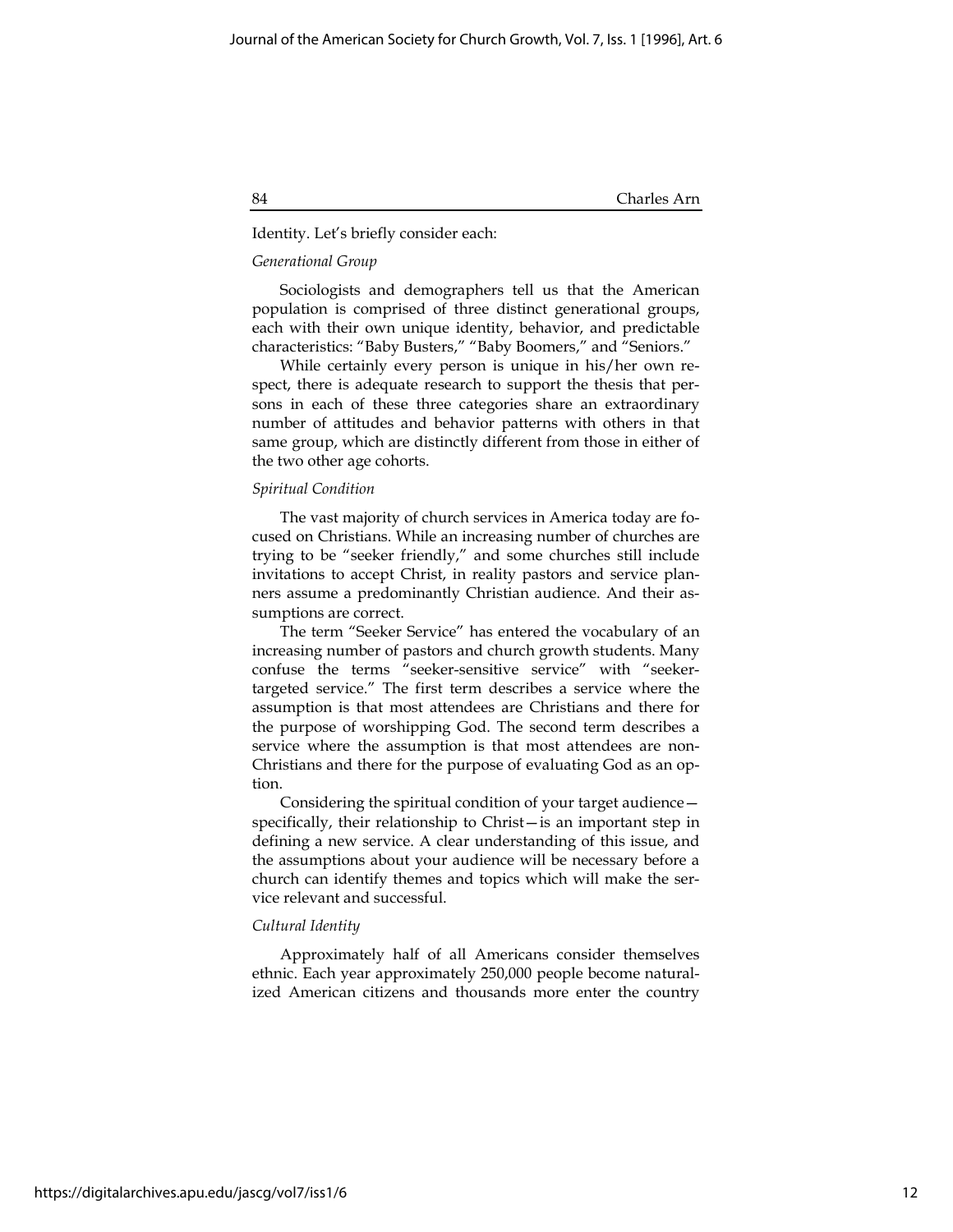undocumented. Distinct people groups can be found in every town and country side. Today America is far less a "melting pot," as the historic stereotype would put it, than it is a "stew pot." The fact is that individuals tend to resist the outreach efforts of congregations that represent a different ethnic, racial, language, socio-economic, or generational group from theirs. Until churches—and worship services—are available in a language and location that provides a comfortable ethnic culture, there will be many people in America who never attend church or find faith in God.

It may be helpful to look at the three variables together in a graphic summary:

| <b>GENERATIONAL</b> | <b>Senior</b>           | <b>Baby Boomer</b>    |                       | <b>Baby Buster</b>    |
|---------------------|-------------------------|-----------------------|-----------------------|-----------------------|
| <b>SPIRITUAL</b>    | <b>Believer-Focused</b> |                       | <b>Seeker-Focused</b> |                       |
| CUITURAL            | Identi-Cultural         | <b>Multi-Cultural</b> |                       | <b>Cross-Cultural</b> |

Approximately 96% of all existing church services today are designed for Seniors or Boomers, they are believer-focused, and they are comprised of people from a similar cultural background. However, based on the these three variables ("Generational Group," "Spiritual Condition," and "Cultural Identity") there are theoretically 18 unique kinds of services your church could offer!

Here are some guidelines for helping a church select a target audience for its new service:

First, locate their *present* service on each of the three variables: GENERATIONAL, SPIRITUAL, and CULTURAL. To do this, identify the predominant group from which most new attenders are coming.

Then, to identify a target audience for the new service, move one of the groups in one of the variables.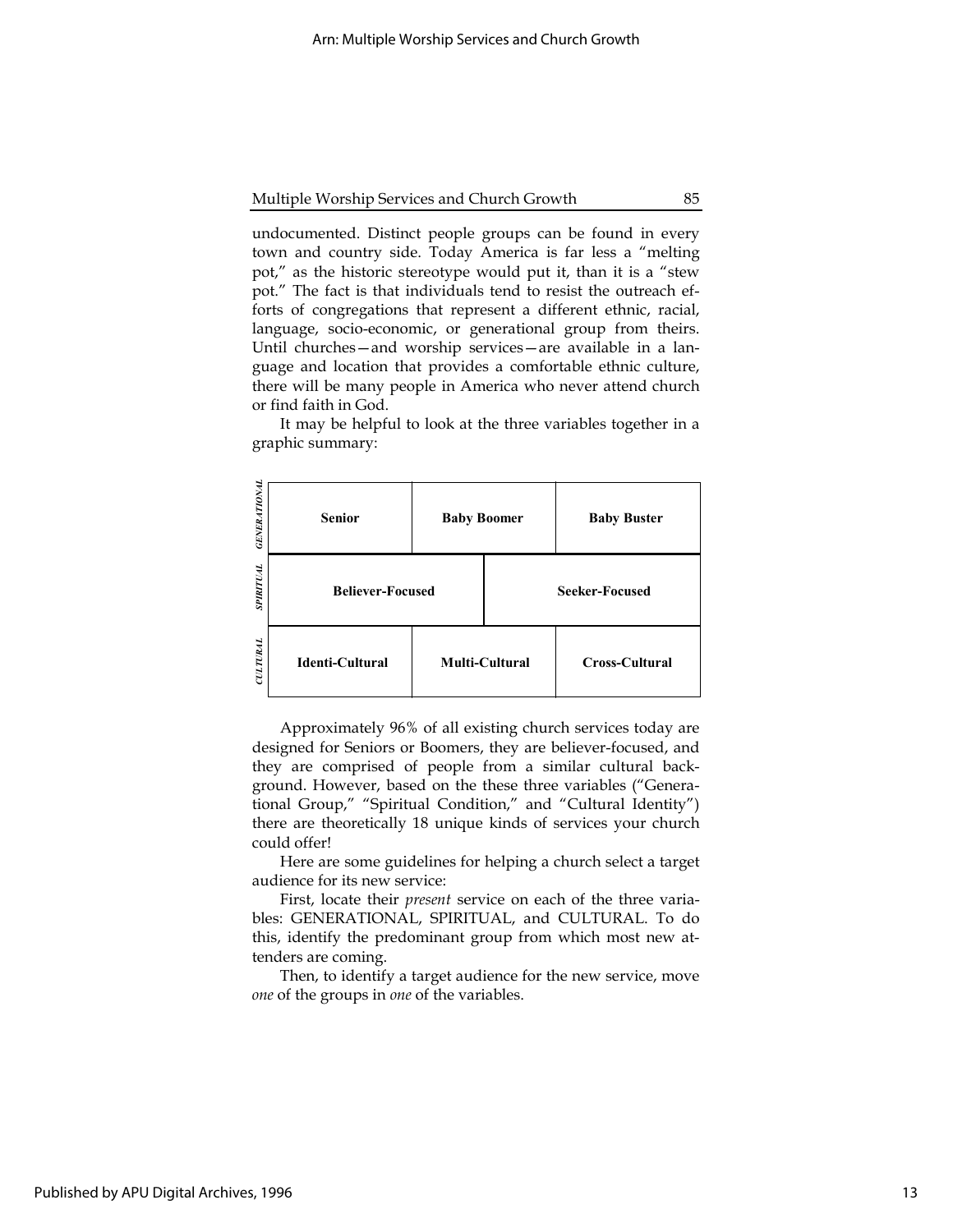| 86 | Charles Arn |
|----|-------------|
|    |             |

For example, suppose the present service is:

| GENERATIONAL: Senior (born prior to 1940) |                                                |  |
|-------------------------------------------|------------------------------------------------|--|
|                                           | SPIRITUAL: Believer-Focused (those professing  |  |
| Christian faith)                          |                                                |  |
|                                           | CULTURAL: Identi-Cultural (group shares a com- |  |

mon cultural affinity)

Visually, the present service would look like this:

| <b>GENERATIONAL</b> | <b>Senior</b>           | <b>Baby Boomer</b> | <b>Baby Buster</b>    |  |
|---------------------|-------------------------|--------------------|-----------------------|--|
| <b>SPIRITUAL</b>    | <b>Believer-Focused</b> |                    | <b>Seeker-Focused</b> |  |
| UITUML              | <b>Identi-Cultural</b>  | Multi-Cultural     | <b>Cross-Cultural</b> |  |

For a legitimate new service to a distinct new target population, only one of the variables need be changed. Assuming a church's present service is represented by the above scenario, its new service options would change one of these three variables, with the choices looking like this:

New Service Option #1

|       | GENERATIONAL: Baby Boomer (born between 1946 -      |
|-------|-----------------------------------------------------|
| 1964) |                                                     |
|       | SPIRITUAL: Believer (professing Christians)         |
|       | CULTURAL: Identi-Cultural (similar cultural identi- |

ty)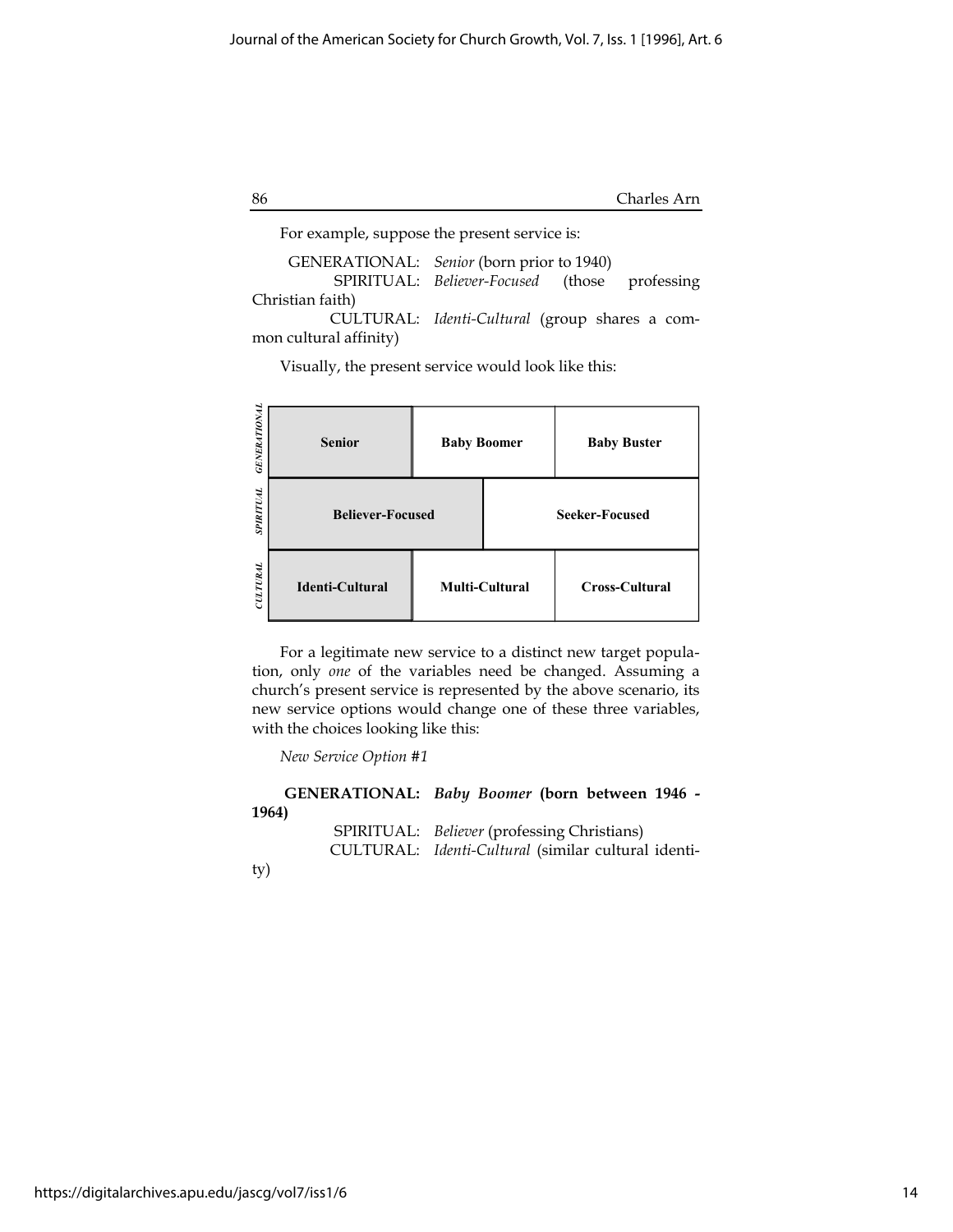Multiple Worship Services and Church Growth 87

| <b>GENERATIONAL</b> | <b>Senior</b>           | <b>Baby Boomer</b> |                       | <b>Baby Buster</b>    |
|---------------------|-------------------------|--------------------|-----------------------|-----------------------|
| SPIRITUAL           | <b>Believer-Focused</b> |                    | <b>Seeker-Focused</b> |                       |
| TULITURAL           | <b>Identi-Cultural</b>  | Multi-Cultural     |                       | <b>Cross-Cultural</b> |

New Service Option #2



| <b>GE NERATIONAL</b> | <b>Senior</b>           | <b>Baby Boomer</b>    |                       | <b>Baby Buster</b> |
|----------------------|-------------------------|-----------------------|-----------------------|--------------------|
| PIRITUAL<br>v.       | <b>Believer-Focused</b> |                       | <b>Seeker-Focused</b> |                    |
| CULTURAL             | <b>Identi-Cultural</b>  | <b>Multi-Cultural</b> |                       | Cross-Cultural     |

New Service Option #3

 GENERATIONAL: Senior (born prior to 1940) SPIRITUAL: Believer (professing Christians) CULTURAL: Multi-Cultural (a variety of cultural backgrounds)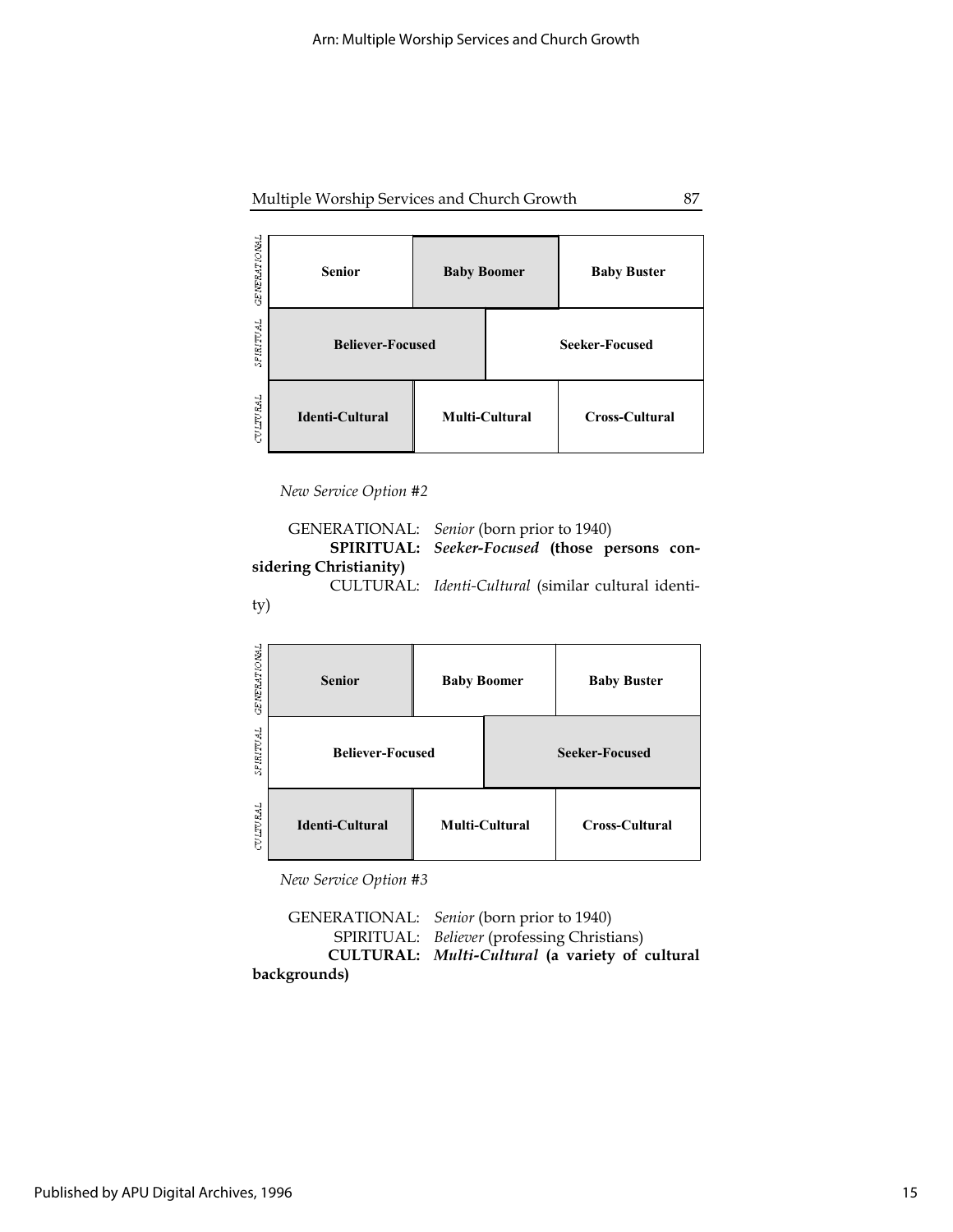

Based on my research of churches that have successfully added a new service, we are advising churches to limit their new service target audience to only one move on just one of the variables. For example, if a congregation believes that their best ministry is to "Seniors" but they already have one senior-oriented service, the new service could change the spiritual variable and be a "Senior Seeker" service.

Or, if the church were in an area where the cultural context was changing, it may decide to retain the "Senior" and "Believer-Focused" variables, but start a new "Multi-Cultural" service.

One change in one variable will be a significant enough change to attract an entirely new group of people. Changing more than one variable will make the process of researching and planning the new service not just twice as complicated, but four times so. Changing all three variables to define a new service will require a Herculean effort and reduce the chances of success dramatically.

Here's another suggestion, based on my research. If a church decides to change either the generational or the cultural variable for its new service, the move should be limited to the adjacent group on any one variable. Don't jump over a group with a new service. That is, move from "Senior" to "Boomer," not "Senior" to "Buster;" or "Identi-Cultural" to "Multi-Cultural" not "Identi-Cultural" to "Cross-Cultural." To jump over a group will make the task of planning and incorporating a new service into a present ministry considerably more challenging because of the dramatic difference between the new group and the church's present membership.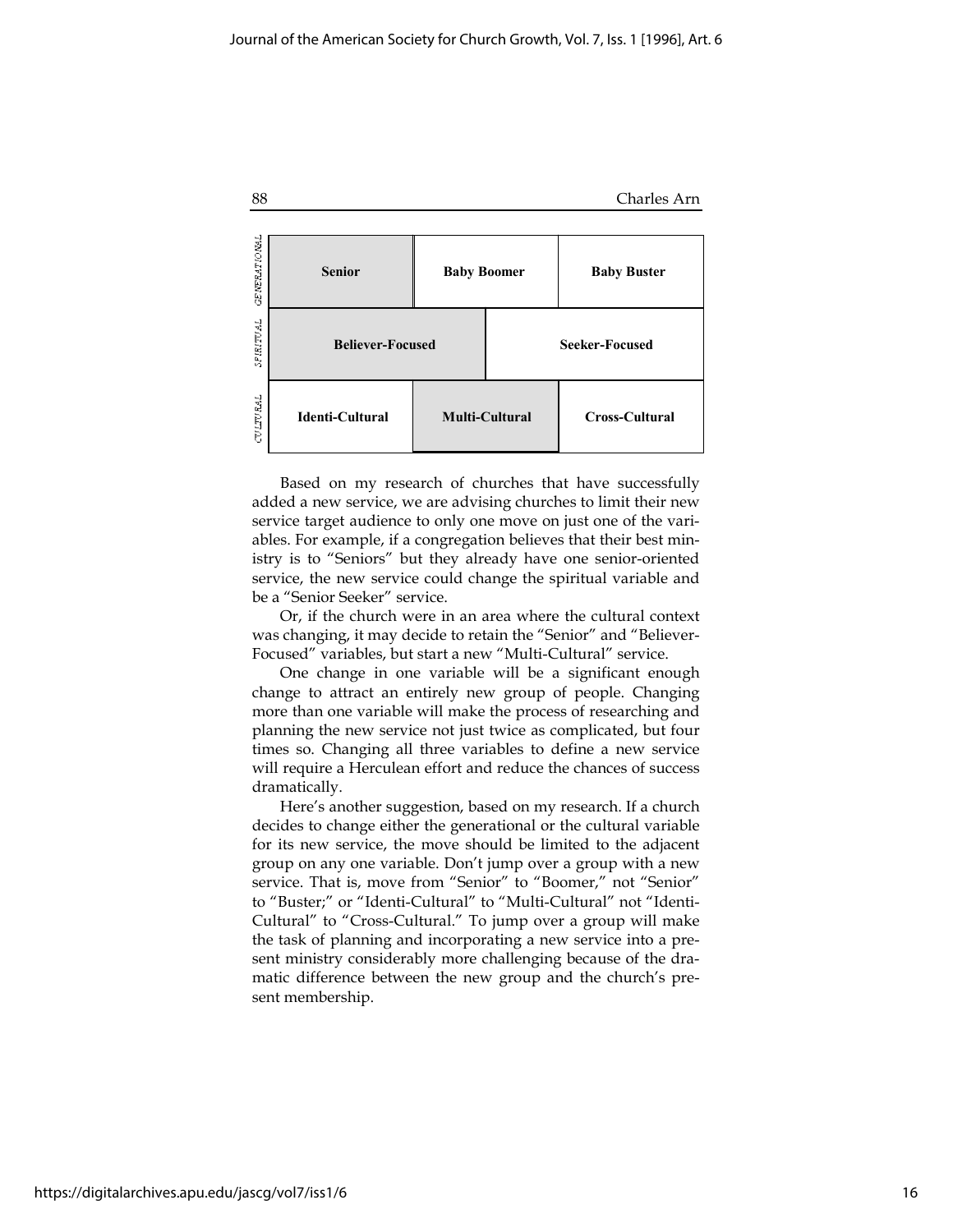A mistake some churches make, in an effort to broaden the generational and/or spiritual range of people attracted to their existing service, is to diversify the music or liturgical style. In so doing, however, most churches actually *diminish* the effectiveness of their present service among every people group, including their predominant one.

**Reason #4:** A new service will help a church break out of its normal lifecycle. The lifecycle of a church is both normal and predictable. Like gravity, it is a law that simply exists. And, like it or not, all churches are subject to it. The lifecycle describes a local church's infancy, maturity, and death. The sobering fact is that at least 80% of the churches in America today are on the flat or back side of their lifecycles.

Graphically, a typical church lifecycle looks like this . . .



In the early stages of a church's life there is a high sense of mission among all involved. The church is purpose-driven. Charter members, and often even the pastor, volunteer their time to help the church reach people and grow. Buildings are less important; structure is less important. Their motivation is outreach. And the result is growth.

As the formative years give way to time, the church reaches a comfortable size and generally stops growing. If growth does continue, the percentage of transfer growth increases, and the percentage of conversion growth declines. An emerging pattern of institutionalization is reflected in the increasing number of com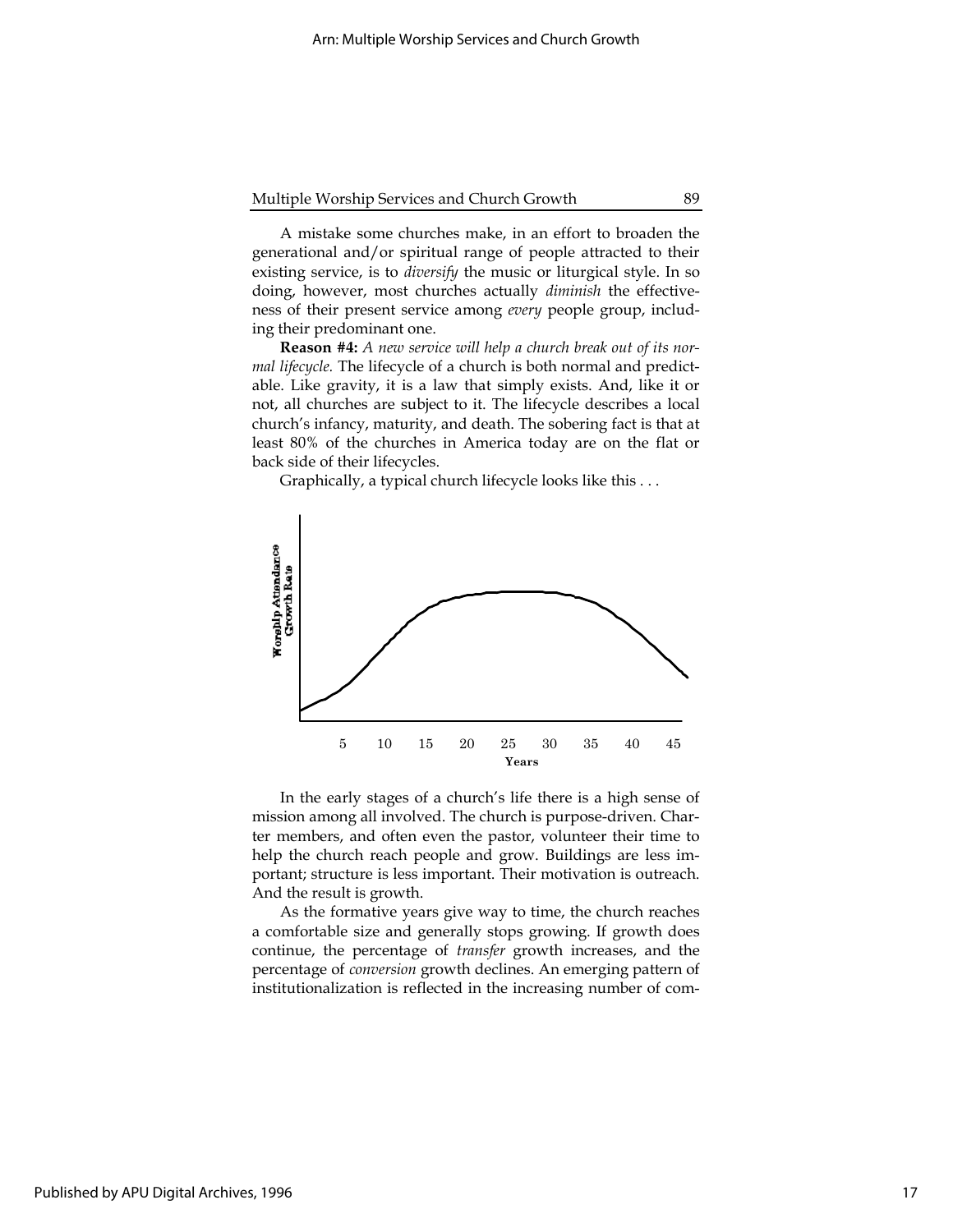mittees, and the decreasing degree of accomplishment.

The final stage of the lifecycle—decline—often begins around a church's 40th - 50th birthday. Few, if any, members reflect the passion of the founders. The community has usually changed but the church has not. Decline in worship attendance during this stage of the lifecycle may be gradual or abrupt. Few in the church, including the staff, believe the church's best days are still ahead.

But what about those churches that rise above this predictable lifecycle pattern and experience growth beyond the first 20 - 30 years. How do they do it?

As we have studied and charted the growth of churches that "don't fit the mold" of a normal lifecycle, a fascinating pattern emerges. Rather than a constant or linear pattern of growth which one might expect to occur in larger churches . . .



growing churches that have broken out of their predictable lifecycle reflect a "stair step" pattern of growth . . .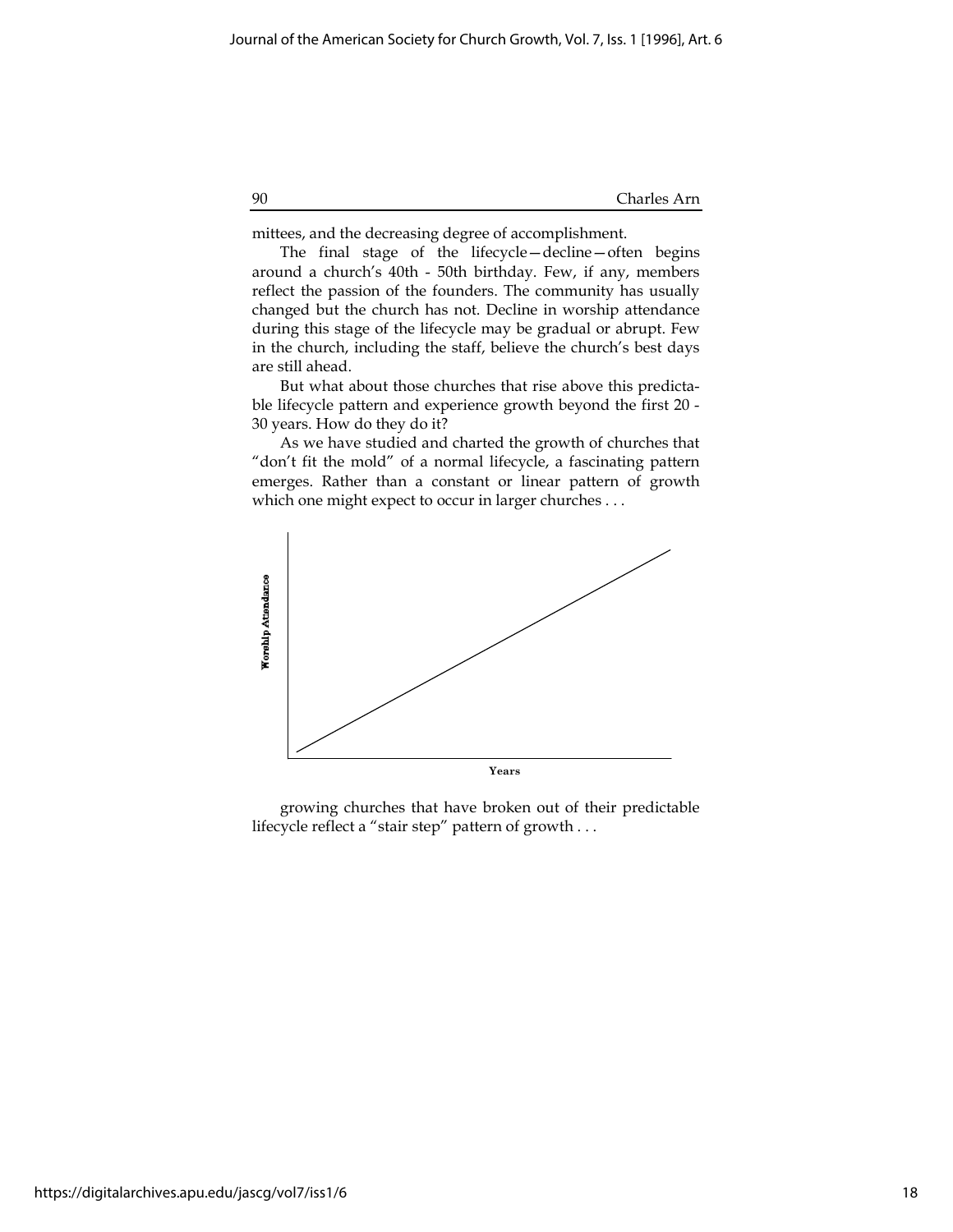

Here's a key insight: Most churches that are growing—at a time when they should be plateaued or declining—have begun new lifecycles! Something has interrupted the church's normal pattern—I call it an "intervention event"—and a new lifecycle has begun before the old lifecycle has pulled them into decline or death.

Here is a list of common intervention events that have been the cause of a new lifecycle in many churches. As you can see, most of these are "controllable," some simply happen.

- 1. Change of pastors
- 2. A crisis
- 3. Plant a church
- 4. Close then re-open a church
- 5. Renewal of pastor
- 6. Renewal of laity
- 7. Denominational involvement
- 8. Outside consultant
- 9. Relocation
- 10. Begin a new service

Of all the controllable intervention events that can help a church begin a new lifecycle, the establishment of a new worship service is the most likely to do so. Or, more directly: The best way to begin a new lifecycle is to begin a new service.

Reason #5: A new service will allow for change while retaining the familiar. If a church wishes to reach out to and attract new groups of people, it has essentially three options. Each option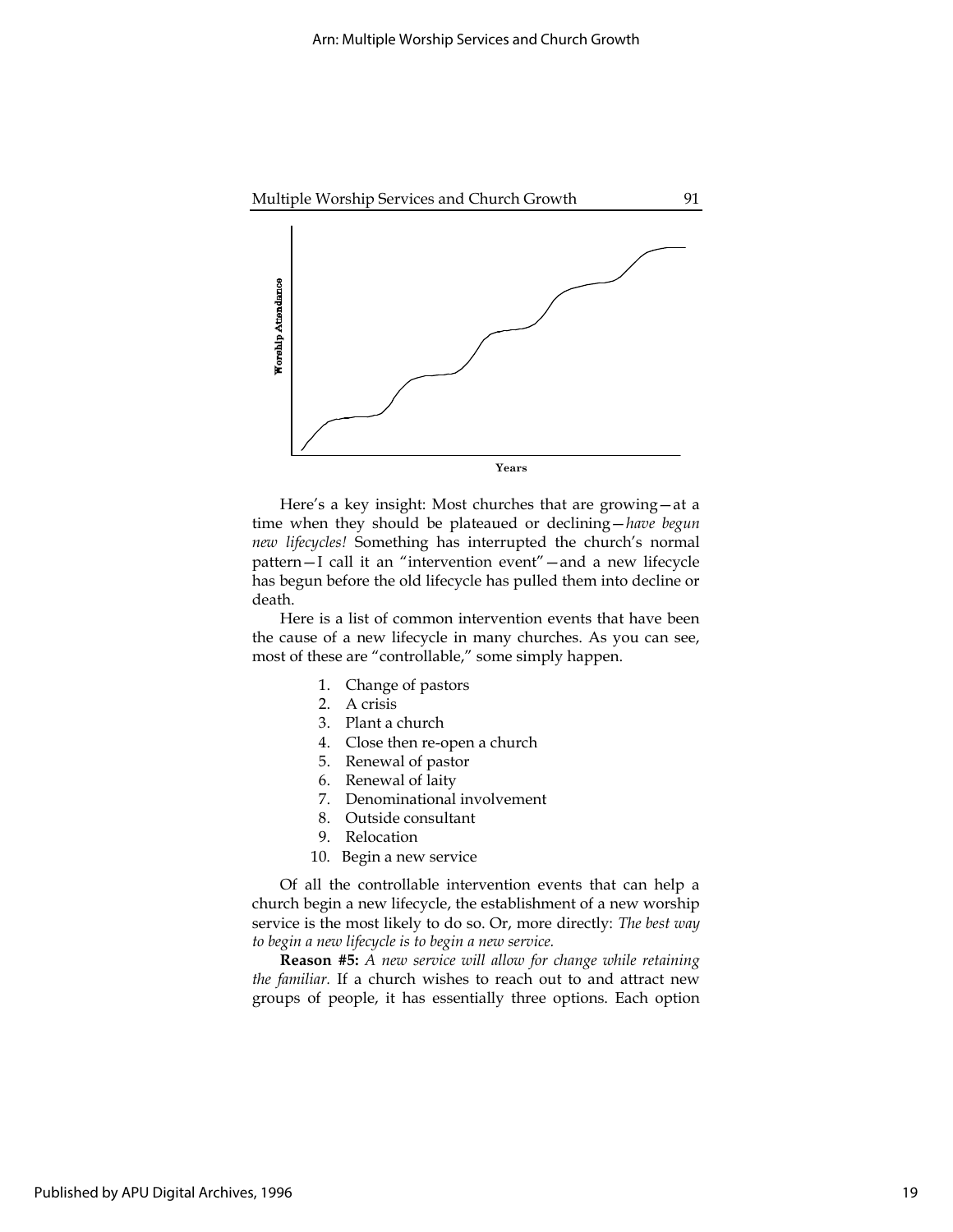results in a fairly predictable outcome:

#### **Option #1:** Completely redesign the present service.

Outcome: This approach will indeed reach new people, and can potentially be the beginning of a new lifecycle in a church. The cost, however, may be a considerable loss of present members who become unhappy and leave. (Not all of whom, by the way, will leave peacefully or quietly.)

#### **Option #2:** Incorporate more variety into the existing service.

Outcome: The goal of this strategy is to provide a service where a broader range of people can experience something which they like. A few old hymns mixed with contemporary praise songs with perhaps some 1960s choruses. But in an effort to provide a service where everyone finds something they like, the church will more likely discover they have created a service where everyone finds something they *don't* like. And people tend to remember what they didn't like in a service much longer than what they did. In this option, as with #1, you will reach new people; namely, those who like a potpourri of experiences. But that number is a minority and probably fewer than the number you are reaching now. And it will be at the price of losing some (perhaps many) present attendees.

With both options #1 and #2, incidentally, the financial implications should not go overlooked. Those members who leave because of the change in worship style are often larger givers than the new people who are attracted. One recent study in Florida, for example, found that seven new baby boomer members were required to financially replace every senior adult member who left.

#### Option #3: Add an additional service that offers a clear choice of styles.

Outcome: With this option, a church doubles its outreach and ministry potential, provides opportunities for more members to have a role or task in ministry, and sees new "kinds" of people begin attending. Members will be far more likely to tolerate change around them if their own comfortable world is not disturbed.

This third option builds on an important principle of innovation which every church leader does well to memorize: Change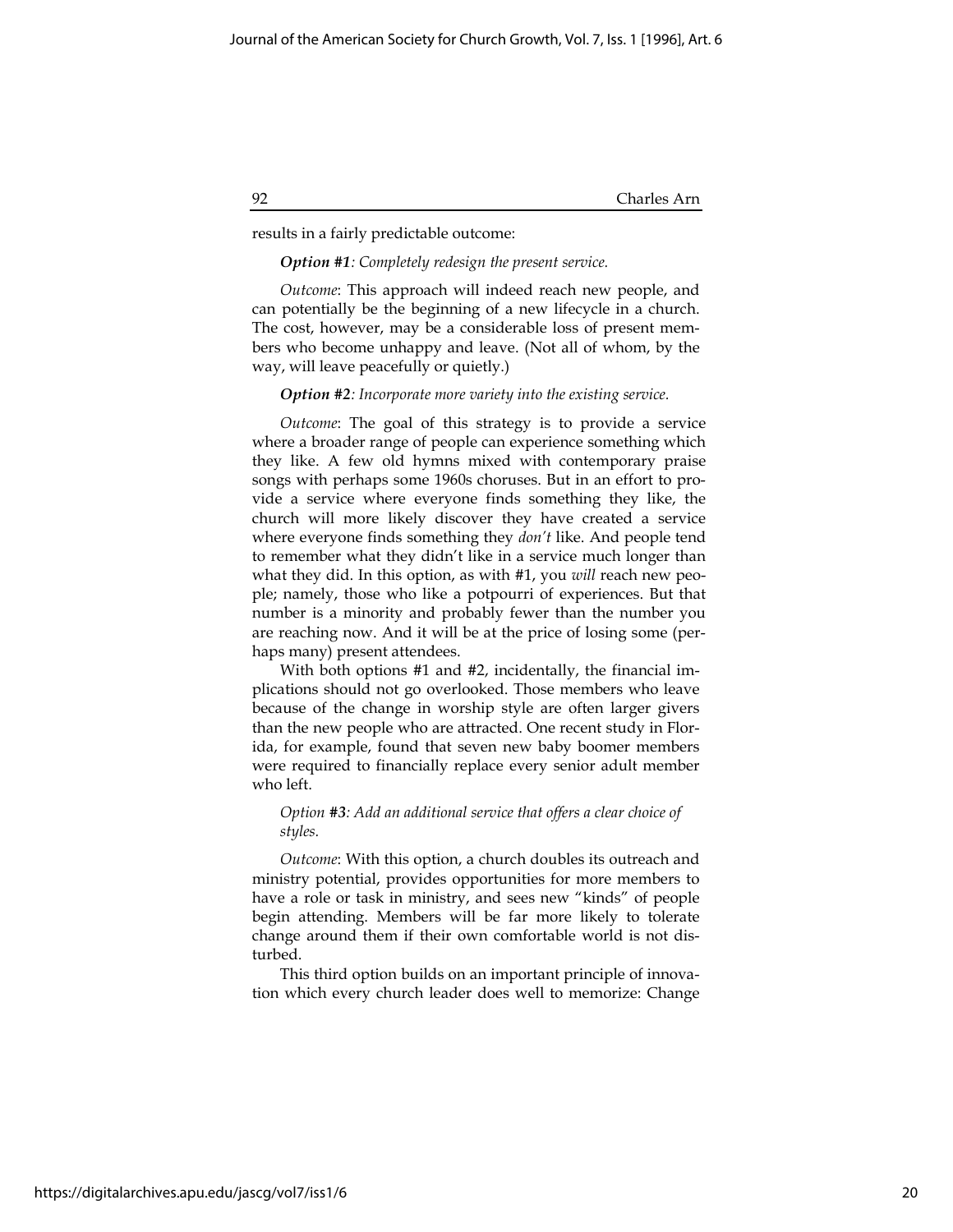through addition, will be more successful than change through substitution.

If church members feel they are losing something of value (i.e. "their" service), even though it may be for a seemingly worthwhile cause, many will resist it, believing that the benefit is not worth the cost. Through adding a new style service, without deleting the existing one, a church doubles its outreach and ministry potential while allowing those members who prefer the present service to continue receiving their spiritual nourishment. My vote, in the vast majority of cases, is for option #3!

Reason #6: A new service will activate inactive members In studying churches that have added a new style service, I have frequently observed a serendipitous benefit—the percentage of inactive members decreases. In the typical American church approximately 40% of the church's membership attend on any given Sunday. Reasons for inactivity vary. But regardless of the cause, the people who stay away are non-verbally saying: the cost of attending is not worth the benefit. It is not uncommon, however, to see a new style service boost the member attendance percentages from the 40% range to 60+%. In other words, some of the most likely people to begin attending your new service will be your inactive members.

Earlier we suggested that one reason for adding a new service is to reach a larger number of people. Some of those people will be returning inactives.

Reason #7 A new service will help your denomination grow. Denominational church families that desire to be effective and vital in the 21st century must see a large percentage of their churches participating in one of two growth strategies: 1) the active establishing of new churches, and/or 2) the intentional starting of new services.

There is little question among church growth scholars that starting new churches is the single most important activity for assuring the future of a denomination. But it is not as commonly known that the wide spread creation of new style services among existing churches the second most important strategy. When a large number of churches in a denomination are starting a new service to reach a new target audience, they are, in effect, accomplishing many of the goals and realizing many of the benefits inherent in planting a new church.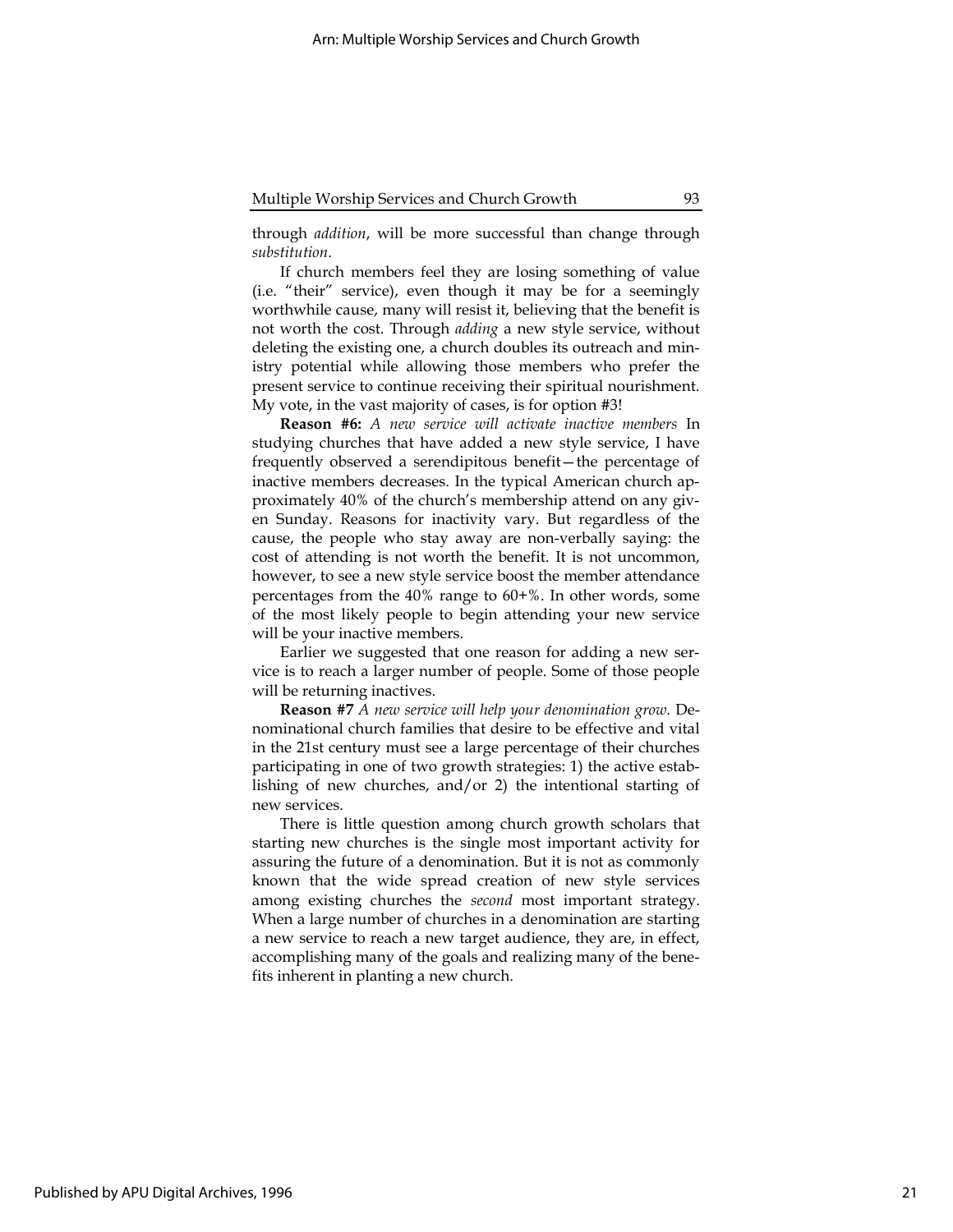#### What Is the Cost?

There are numerous benefits to beginning a new style worship service. But those benefits do not come without a price. Before committing to the pursuit of adding a new service, it is worthwhile for pastors and church consultants to understand the costs.

Fear

The Church of the Nazarene conducted a study of their churches that had added a new style service. The greatest obstacle that pastors faced in deciding whether or not to move forward was fear. Fear of what? Here is the list which the study identified as the most common fears of pastors contemplating a new service:

- Fear of lack of cooperation from people
- Fear of a small crowd
- Fear of losing the dynamics of one large service
- Fear of physical demands
- Fear of a psychological let down of going from a crowded sanctuary to half full
- Fear of separate congregations
- Fear of low morale
- Fear of conflict with people resisting change

The same survey found that fear was not limited to the clergy and staff. Church boards also experienced fear in contemplating a new service. Uppermost on their list of fears were:

- Fear of physical toll on the pastor
- Fear of loss of unity
- Fear of two separate congregations; and not knowing everyone
- Fear of the effect of lower attendance in the worship service
- Fear of the new and different
- Fear of a drop in attendance

Yet, among those churches that are now offering a new service, the study found that 100% of the respondents indicated that their congregations now felt positive toward the new service, and that it was worth the time, money, and risk involved.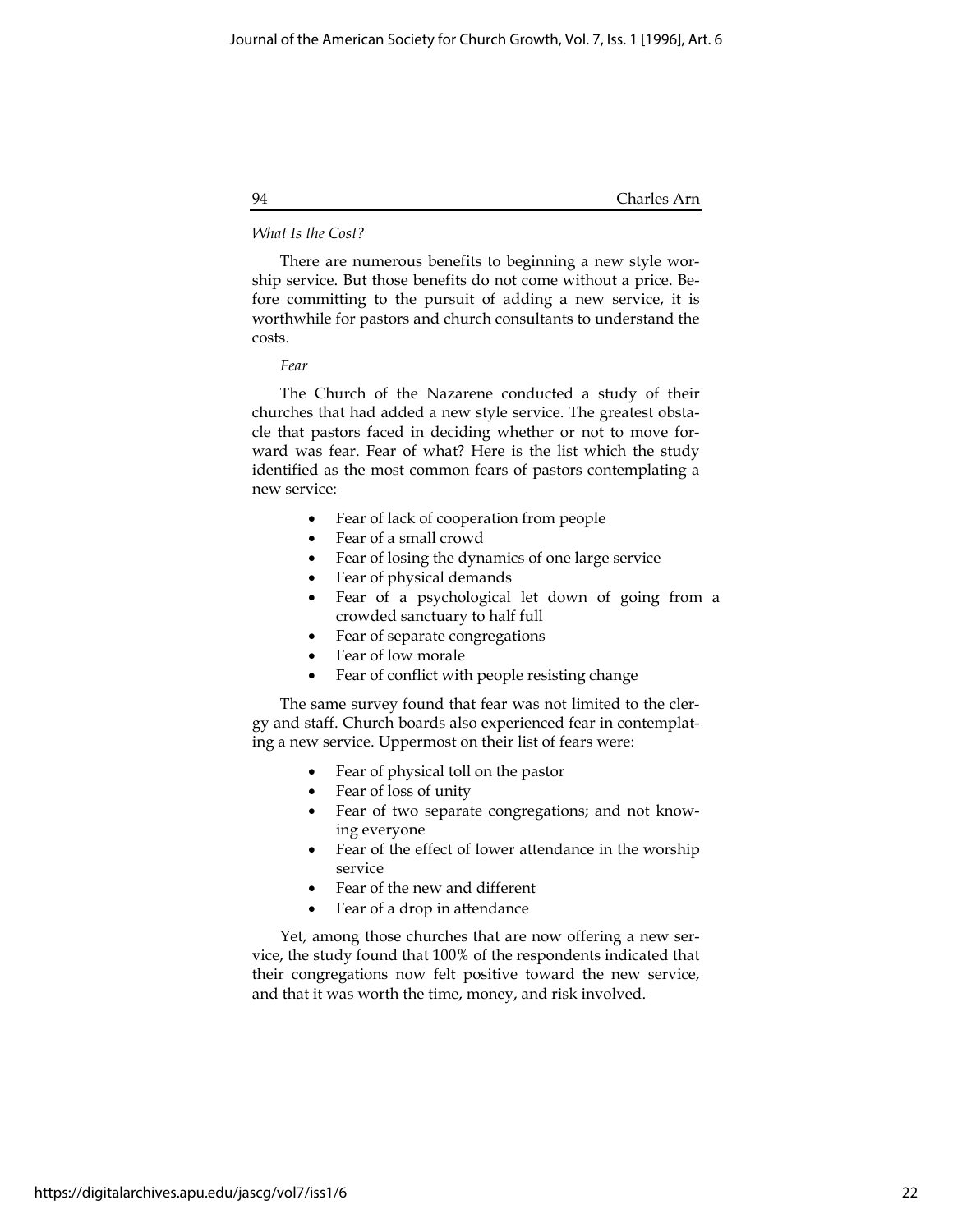#### The Risk of Failure

Here is a principle of pastoral survival they didn't teach in seminary: pastors do not risk their careers by tending to business as usual. Activities such as calling on hospitalized members, preparing and preaching respectable sermons, avoiding or resolving conflicts, and attending church meetings keep most pastors in their present position for as long as they feel called to stay.

But leading a church into change is risky business. And, for most churches, adding a new style service is both considerable change and considerable risk. The pastor places him or herself in the position of supporting what may be a highly visible failure. If the new service is a bust and is unceremoniously terminated, the pastor can become a "lame duck" facing increased difficulty generating support for future ideas. Elmer Towns has observed that: "The primary barrier to starting another service is fear of failure.

#### The Risk of Success

Of course a new service that does become a grand success is not risk-free. If the church has designed and promoted a service which is meeting needs and attracting people, it is quite likely that attendance at the new service will not only grow, but surpass the attendance of the established service. In churches that have had only one service or style for ten years or more, the success of the new service may cause greater consternation among many members than would its failure. If the service is successful, the pastor's risk is in the reaction from those who have sanctified the status quo.

The battle is not won a few months after the new service has established a critical mass and seems to be building momentum. The risk of a successful service, in fact, does not fully subside until eight to twelve months after attendance in the new service surpasses attendance in the established service.

The following graph visualizes the pastor's exposure to risk, and even job security related to the new service. This risk begins with the initial public introduction of the idea of a new service. The level of risk varies throughout the process until one year after attendance at the new service surpasses the original service.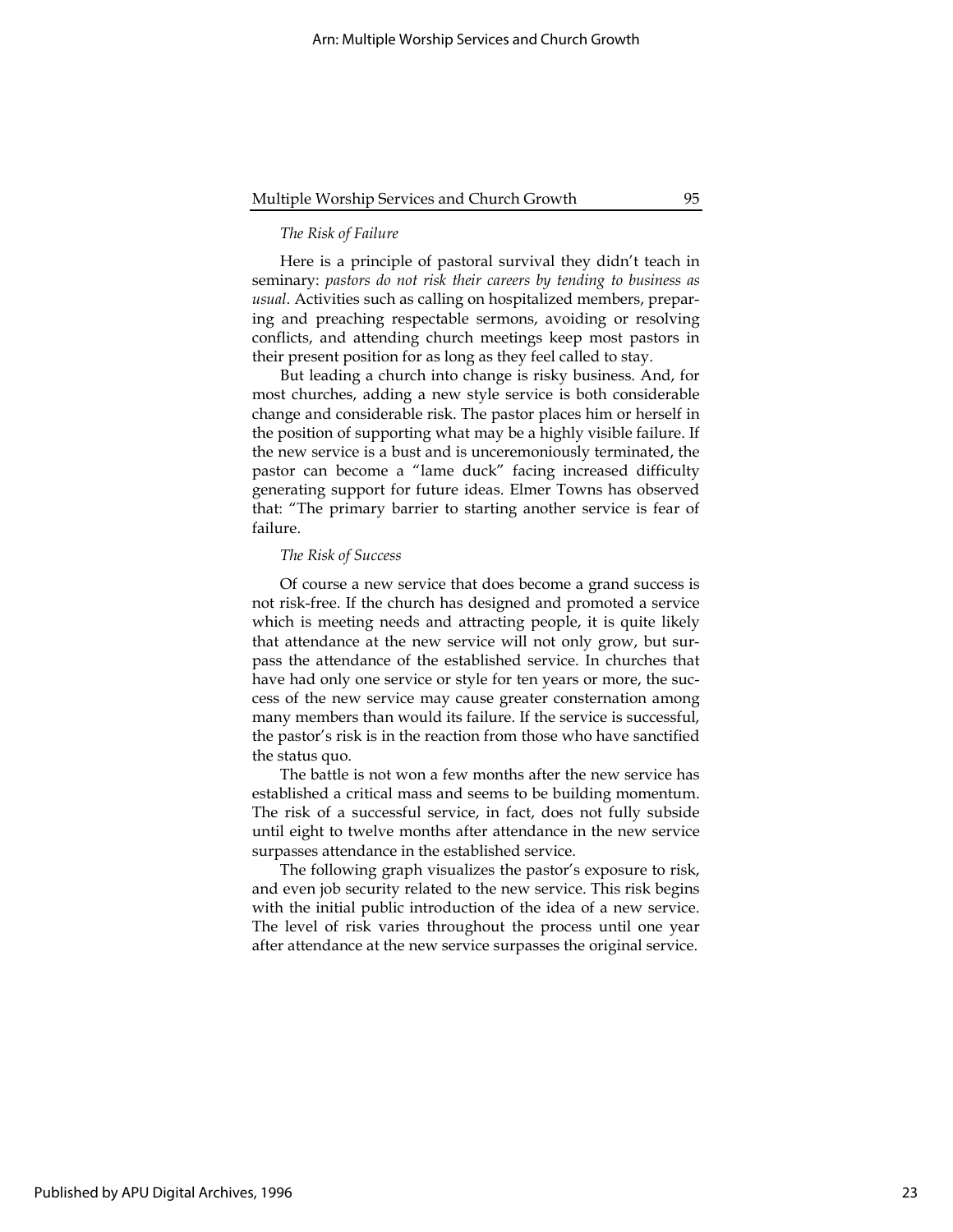

Any pastor considering the addition of a new style service does well to take a personal inventory of his or her willingness to put their reputation and leadership on the line in the pursuit of a new service. Introducing and championing a new service is one of the best ways to increase a pastor's "leadership stock." But it is no small risk and no small decision.

#### Resistance to Change

Adding a new style service and focusing on a new target audience disrupts the equilibrium and status quo of a church. By definition, it is change. And human nature resists change, particularly in the church.

Yet, without change the church becomes outdated, and in only a few short generations, irrelevant. Already 66% of Americans believe the traditional church is irrelevant. If members of a local congregation believe their church's purpose is to reach unchurched people and bringing them into the community of faith, then the pastor must convince them that the question is not "whether to change," but simply, "what to change."

In studying the likelihood of church members' willingness to follow a pastor's change initiative, we discovered a relationship between the length of time the pastor has been in his or her pre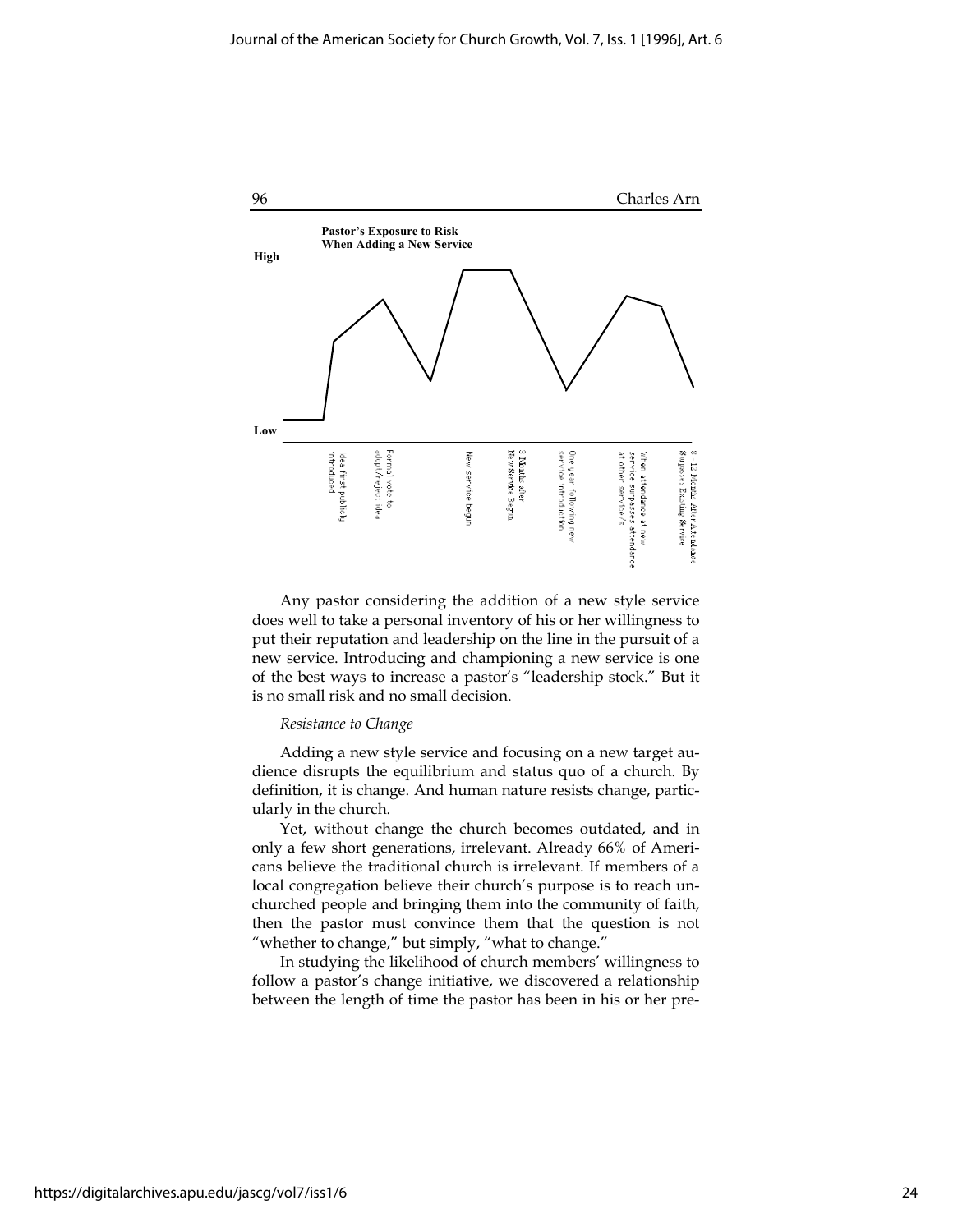sent position, and the willingness of the congregation to follow the pastor's leadership into the battle called "change." It looks like this:

Willingness of a Congregation to Follow

# A Change Initiative of the Pastor High Low Years of Pastoral Tenure 1 2 3 4 5 6 7 8 9 10

If a pastor have been in the church for less than two years, he or she has a reasonably good chance that the church will support the initiative of a new service. The "honeymoon" is still fresh in the minds of members. They have little desire to rub their new pastor the wrong way on his/her first major initiative for growth in the church, particularly if the agony of the pastoral calling process is still fresh in their minds.

But the confidence of members in the "staying power" of their pastor begins to wane around the third year. The average tenure of American pastors is 3.7 years. The unspoken fear of some in the church is that if they embark on a risky venture into the unknown, the pastor may find that things are too tough to keep going, and leave. The church is then burdened with a vision initiated by a person who is no longer there.

This graph does not mean that pastors who have been in their present church for 3 to 5 years should not initiate a new service. It does mean that it is particularly important for these pastors to solicit extraordinary support among established lay leaders, and assure them of his or her commitment to stay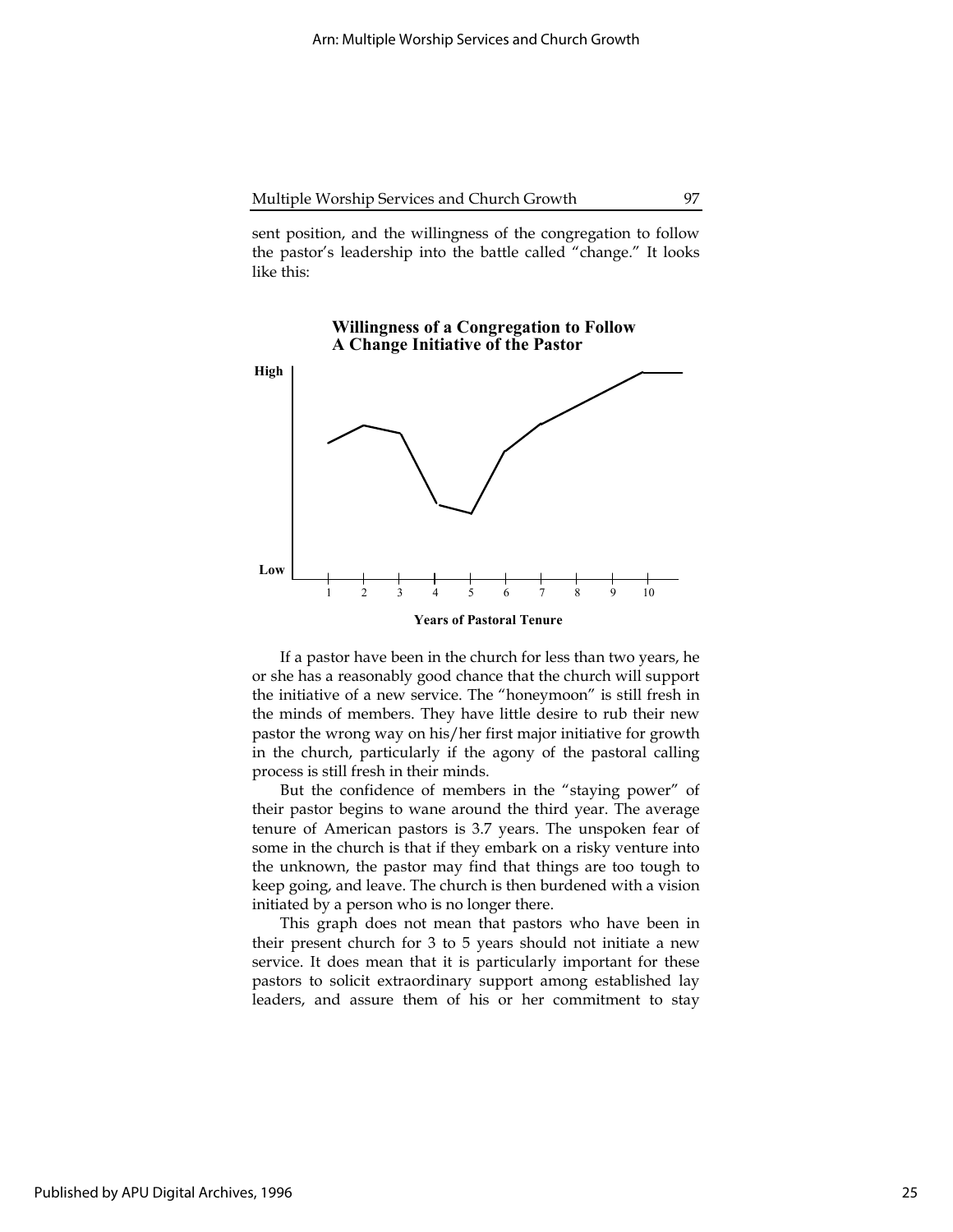through and beyond the time required to get the service up and running. It is at this point that the pastor needs a good number of "allies" to go into the battle with him or her; allies who are respected lay leaders.

Once pastors have been in their church for over six years members' fears of losing their pastor begin to diminish. Particularly if the pastor plans to stay for a long time—and has told the church so—members' confidence that their pastor will stick with a risky initiative causes them to be more inclined to follow that pastor into this new venture of faith. As a rule, the longer a pastor has been in the church after the 5th - 6th year, the more likely the members are to endorse his/her leadership initiatives.

#### More Time, More Work

I recall being with a group of Presbyterian pastors in Memphis a few years ago who had agreed to participate in one of our pilot projects to start a new service. We were in the first of three meetings for this year-long project. After presenting what I felt was a reasonable case for the value and benefits of a new service, a pastor in the back row asked, "What about all the extra time and work this will take?" I responded that indeed it would take additional effort by the pastor, but that hopefully he felt the benefit of growth and extended ministry was worth it. I could tell by his body language that he wasn't convinced. A year later he still wasn't. The church had not even attempted to begin a new service because (in my estimation) the pastor had decided it wasn't worth the effort.

The fact is that a new service is going to take more work and more time than most pastors are currently devote to the worship portion of their ministry. The time required to plan and prepare for an effective new service is approximately four times what most pastors take to plan and prepare for their present service. This does not mean that the pastor should bear the sole burden for planning the service. But the pastor is a part of that worship team, and it will indeed take time. Ed Dobson, pastor of Calvary Church (Grand Rapids, MI), found that their contemporary "seeker service" takes more time to plan than their other four traditional services, combined.

The additional time required by the pastor once the new service is up and running is primarily in attendance at worship planning meetings for the new service, not in sermon prepara-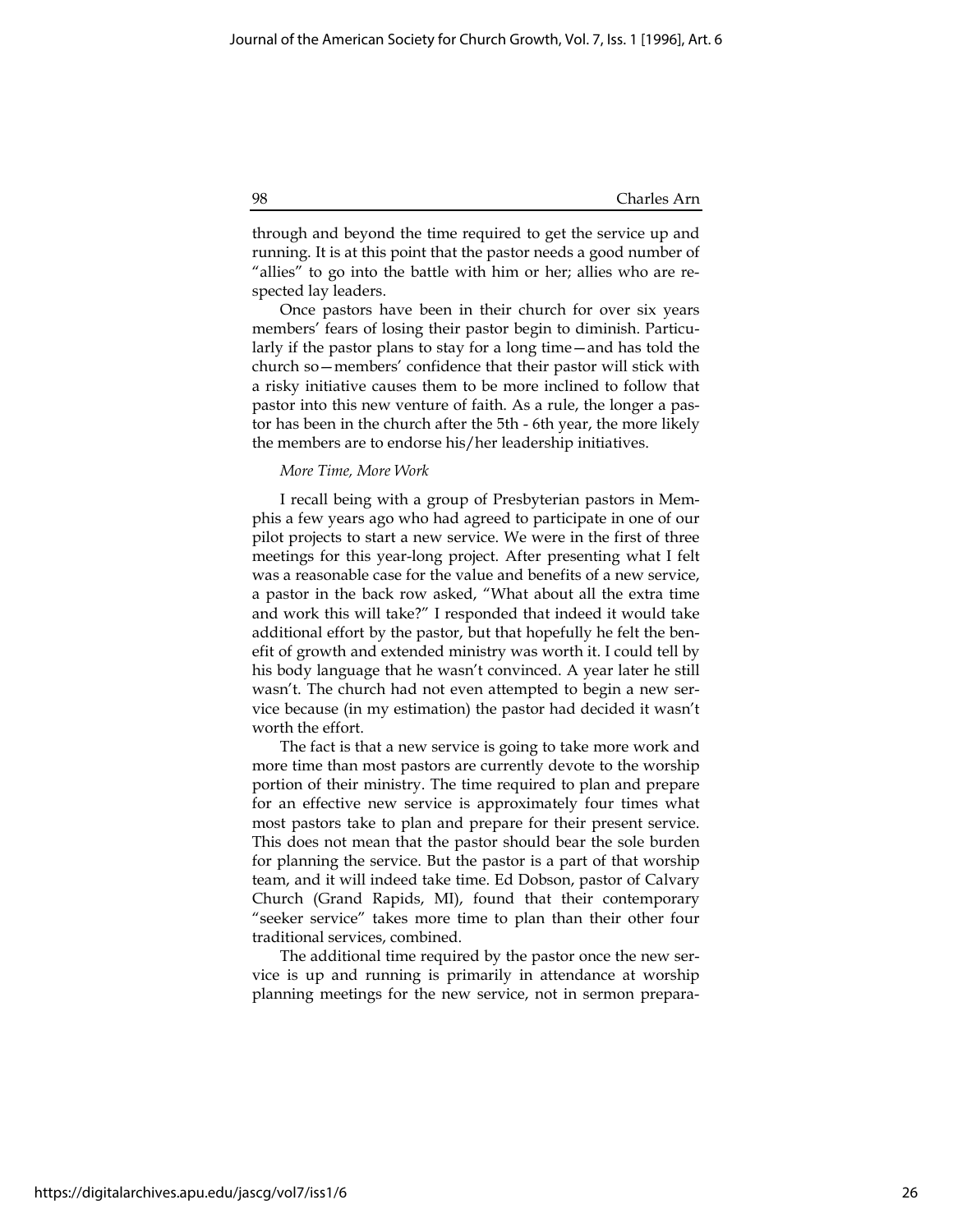tion. One recent survey found that when churches offered 2 or more different service styles, 94% of the time the sermons were identical.

#### Less Control

For some pastors the one hour of worship is a prized possession. He/she determines the sermon, selects the songs, approves the announcements, voices the prayer. It is a center-stage experience. But with a new style service, particularly a more contemporary style, control must be shared in two key areas ...

1. Service Planning. The selection of service themes is best accomplished through a team of people familiar with the make-up of the target group, not just the pastor.

2. Platform Visibility. The trend in many churches adding a new service is using a "worship leader." This person "emcees" the service, calls the congregation to worship, provides "bridges" between segments, reads Scripture. And the pastor is primarily responsible for bringing the sermon. While this generally has more plusses than minuses, the consequence of this approach, however, is that the pastor is less the center of attention. For some, that is not a desirable situation.

#### More Stretch

If a pastor has grown up with and known only one style and structure of worship, there is a good chance he or she will initially be uncomfortable participating in whatever new style of service is defined. Whether the new service is for a different generation, a different culture, or people at a different point in their spiritual pilgrimage, it will be a style with which the pastor is probably unfamiliar. The pastor's greatest discomfort us generally with the music. But the issues and themes of the service, the dress, the day of the week, or the location will also likely be new ... and uncomfortable.

#### Commitment for Two Years

It takes approximately two years for a new style service to become permanently established as an accepted and normal part of a church's ministry. Prior to this point members still perceive the new service to be in a test period, and that it may be discontinued if there are greater problems than benefits. Consequently, the new service requires regular and visible support by its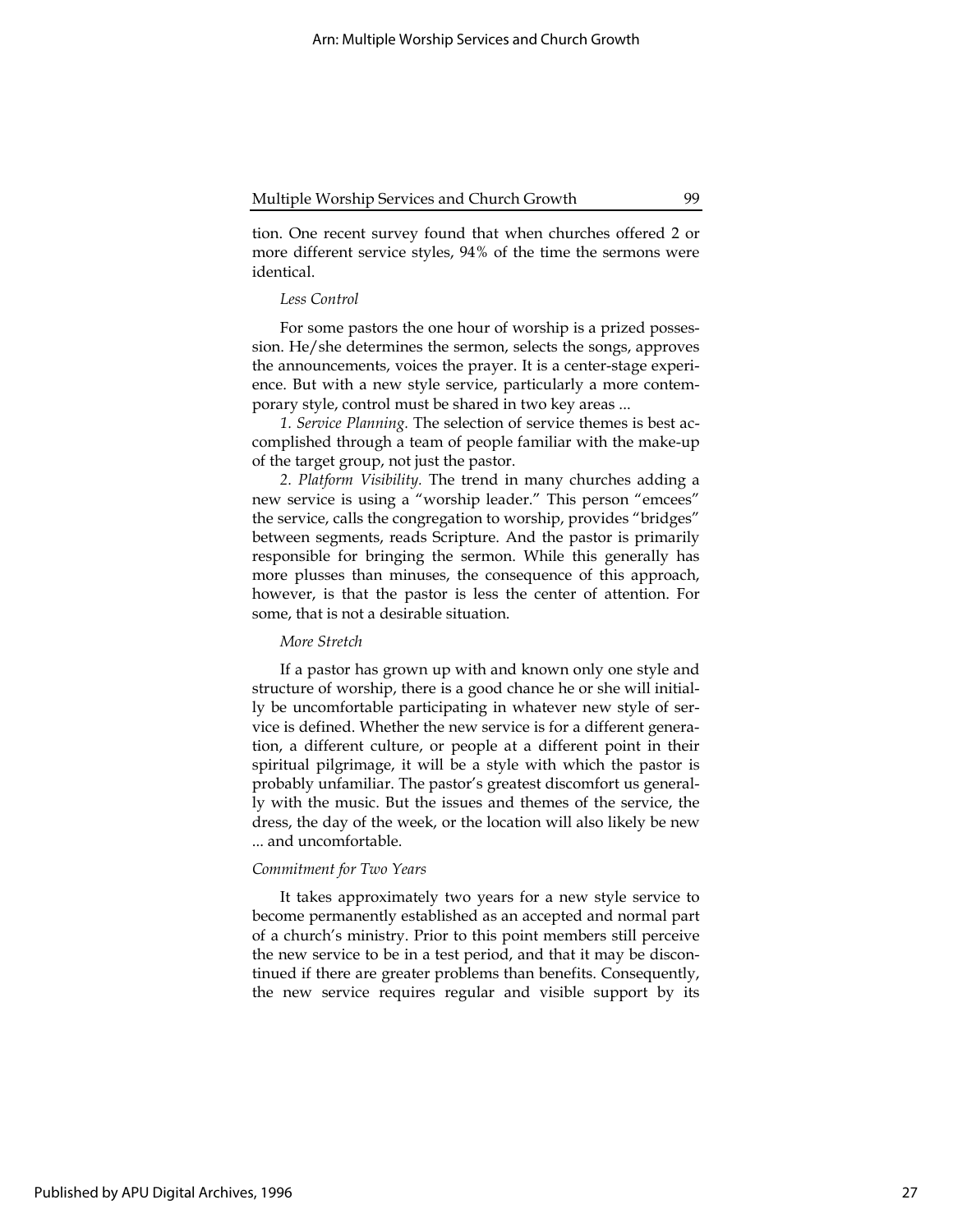champions (specifically the pastor) for the first two years.

If a pastor leaves before this "incubation period" for the new service, the chances are high that the service will be discontinued. Here is a visual illustration of the probability of the new service being discontinued based on if and when a pastor leaves the church.



#### Probability Of The New Service Being Discontinued If The Pastor Leaves The Church

What is The Starting Size?

Here's an axiom that explains much of the growth of today's mega-churches. It affects the success of a new service, as well: Crowds attract crowds.

Don't plan for a new service to start small and get bigger.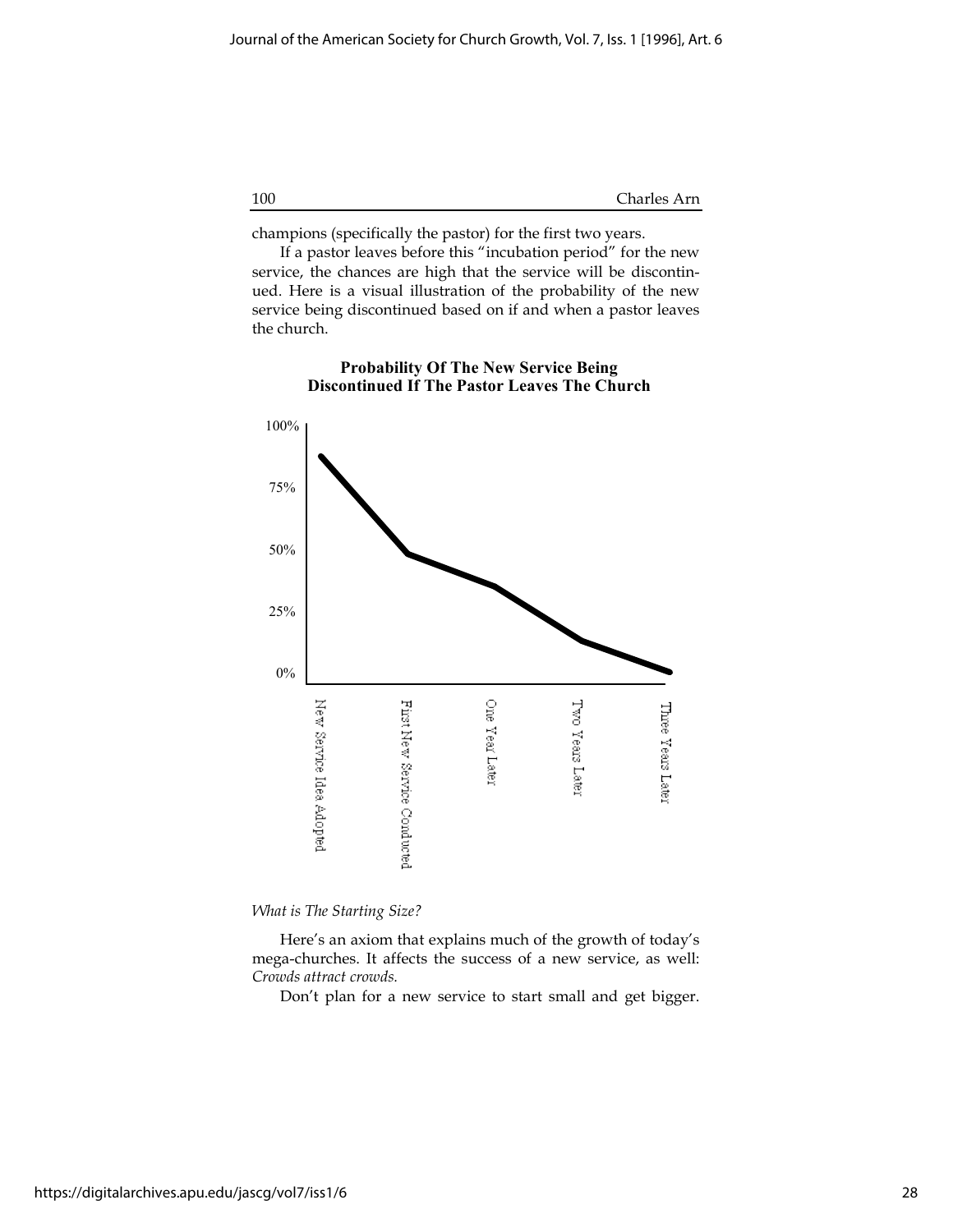Plan to start big and get bigger. While every church isn't necessarily trying to start a mega-service, it is trying to start a service that will be around for a while. And that requires beginning with a "critical mass."

The critical mass for a new service is the number of people necessary to grow beyond the first six months. It is comparable to a rocket ship having enough fuel to launch it out of earth's gravity into outer space. A critical mass in a service is necessary for survival because there is a predictable attendance pattern which will be encountered. It looks something like this:



The top line illustrates attendance at a new service that began above its critical mass and did not descend below it during the first six months. The lower line illustrates attendance at the new service that started below, and never reached its critical mass. It is also possible, of course, that a new service could start above and descend below, or start below and ascend above, its critical mass.

#### What to Expect in the First Six Months

Most new services experience an initial decline in attendance (often up to 50%) during the first several months, after which they often plateau for several months. If the new service begins at or above its critical mass—and stays there for the first six months—the church has weathered the most perilous time in the life of its new service. If, on the other hand, the service begins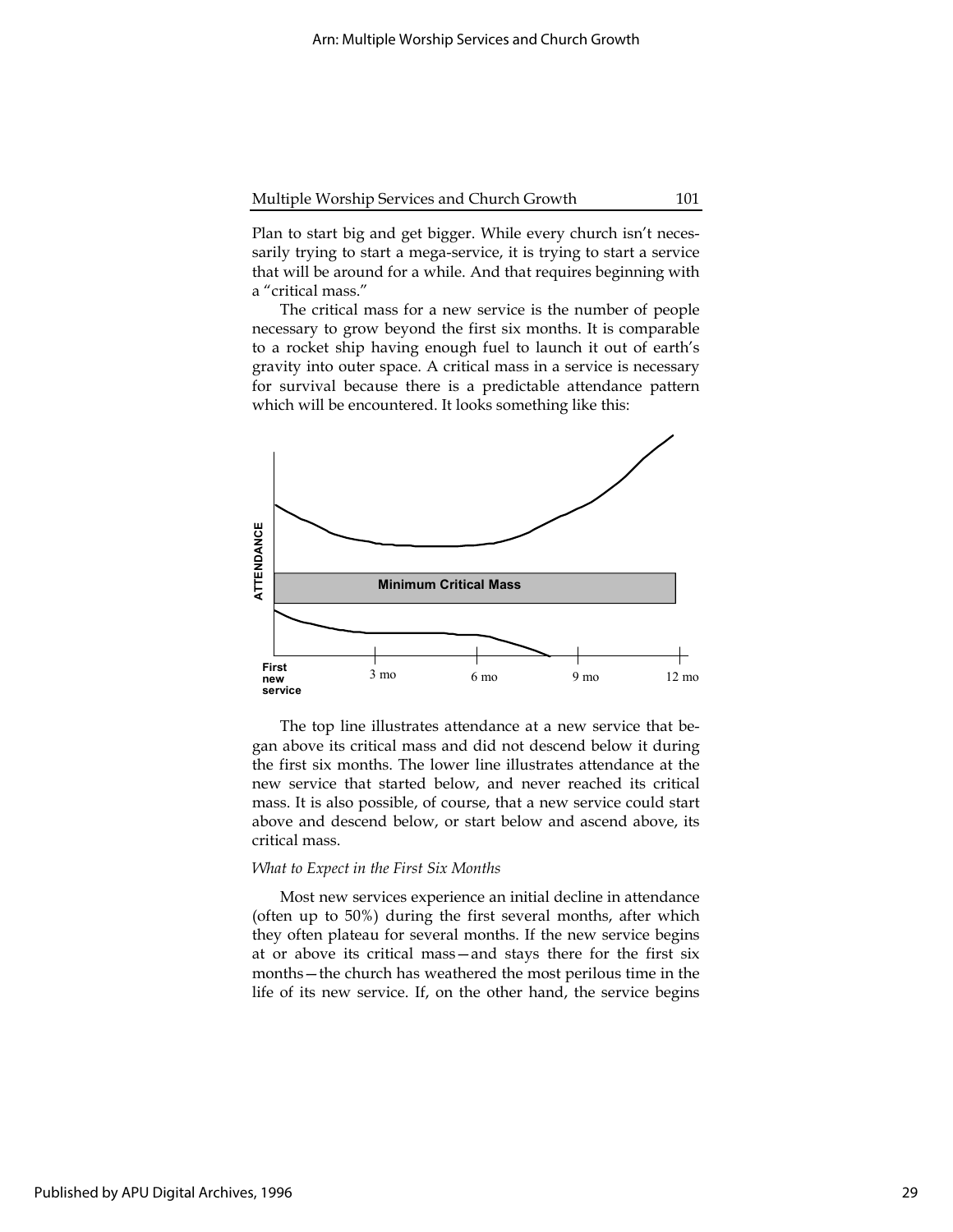below, or drops below, the critical mass in the first six months, there is often insufficient energy to begin growing again, and the service will probably die.

Among the churches we studied that began a new service and canceled it within the first year, almost 85% began below or descended below their critical mass in the first six months.

Two other important observations about critical mass: 1) the sooner a service reaches its critical mass, the more rapid will be its subsequent growth; and 2) the longer it takes to reach it, the lower will be the attendance when the service eventually plateaus. (And, as we have observed about lifecycles, all services eventually plateau.)

The long-term 2 - 3 year growth potential of a new service is strongly affected by the length of time it takes to reach its critical mass. An illustration of the relationship is visualized below:



What Is A Service's Critical Mass?

 "So," you are probably wondering, "what is the critical mass needed for a new service?" Unfortunately it is not one simple number that applies to all services. The critical mass is actually a factor of two numbers: 1) the attendance of the present larg-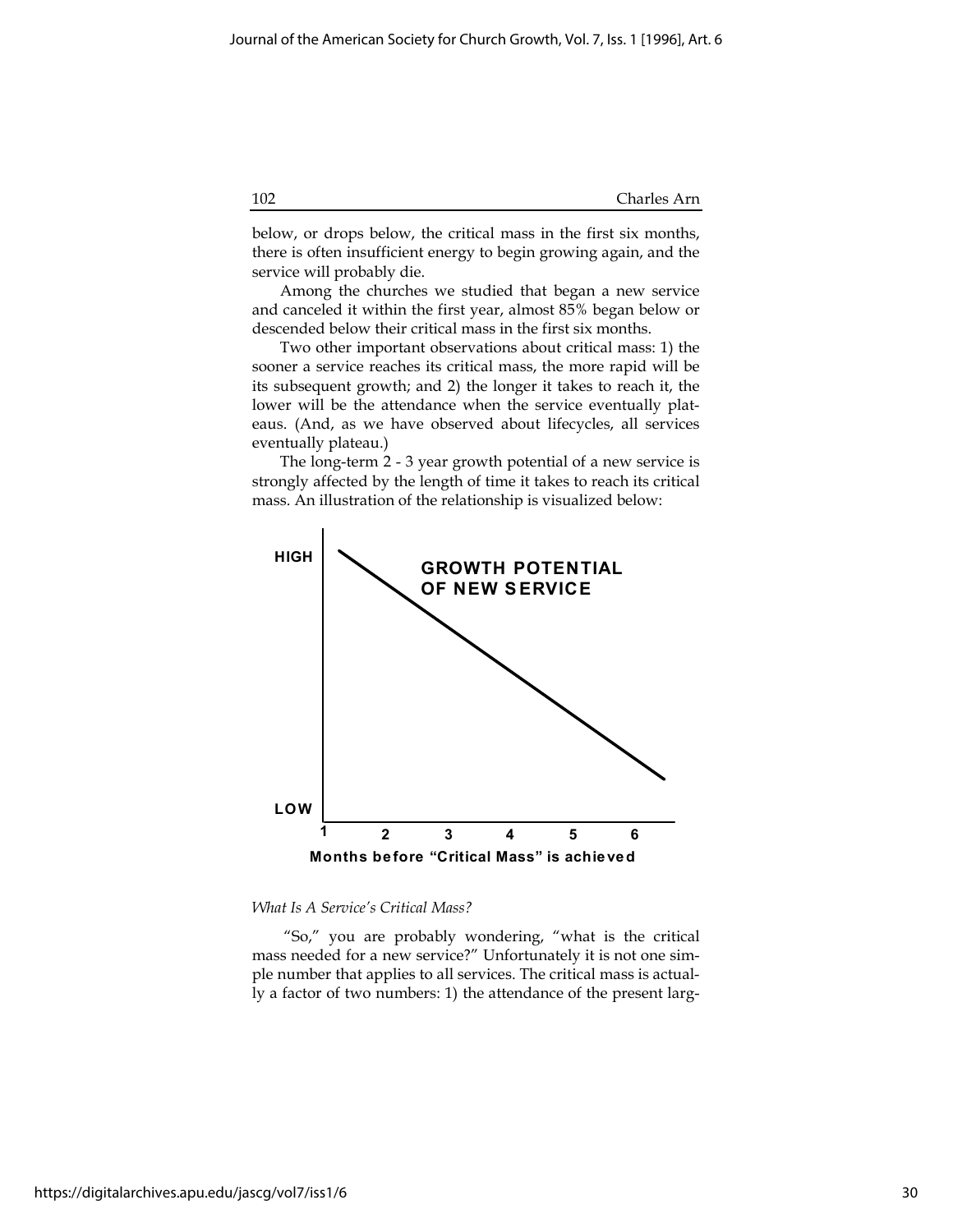est service, 2) the meeting room size.

Based on our studies of successful and unsuccessful new services, there are certain goals which a church should set for its new service in order to be assured of reaching its critical mass. If the new service reaches them within six months, it will be at or above the critical mass necessary to weather the 20 - 50% decline in the first three months, and still have an adequate nucleus for eventual growth.

Attendance Goal #1: At least 50 people or 35% of the largest present service (which ever is greater) in attendance. Fifty seems to be a minimum number for insuring a successful new service. To put it simply, most new services that begin with less than 50 don't survive the first year. Most new services that begin with more than 50 do survive.

Attendance Goal #2: At least 35% of those in attendance should be unchurched. In most cases this will be easy. Churches generally find that if their new service is focused on a new target group, and adequate promotion to the target audience has occurred, then 65% or more of those in attendance will be unchurched or inactives. A minimum goal of 35% also prevents a "musical chairs" process of simply moving your present congregation from one service to another.

Room Capacity Goal: The meeting room should be filled to at least 50% capacity. It is far better to bring in more chairs and squeeze into a small room than have many empty chairs/pews and get lost in a big one. This is one reason, as we will talk about later, that it may be better to meet in a facility other than the sanctuary.

Here is a table which translates these goals into specific numbers related to the size of a church's largest service and the ideal room capacity:

| Attendance at<br>your present<br>largest service | Attendance<br>goal for new<br>service within<br>6 weeks | Unchurched or<br>inactive goal<br>for new service | <b>Ideal meeting</b><br>room seating<br>capacity |
|--------------------------------------------------|---------------------------------------------------------|---------------------------------------------------|--------------------------------------------------|
| less than 50                                     | 50                                                      | 17                                                | $66 - 77$                                        |
| $50 - 100$                                       | 50                                                      | 17                                                | $66 - 77$                                        |
| $100 - 150$                                      | 52                                                      | 17                                                | $69 - 80$                                        |
| $150 - 200$                                      | 70                                                      | 24                                                | $93 - 108$                                       |
| $200 - 250$                                      | 87                                                      | 30                                                | $116 - 134$                                      |